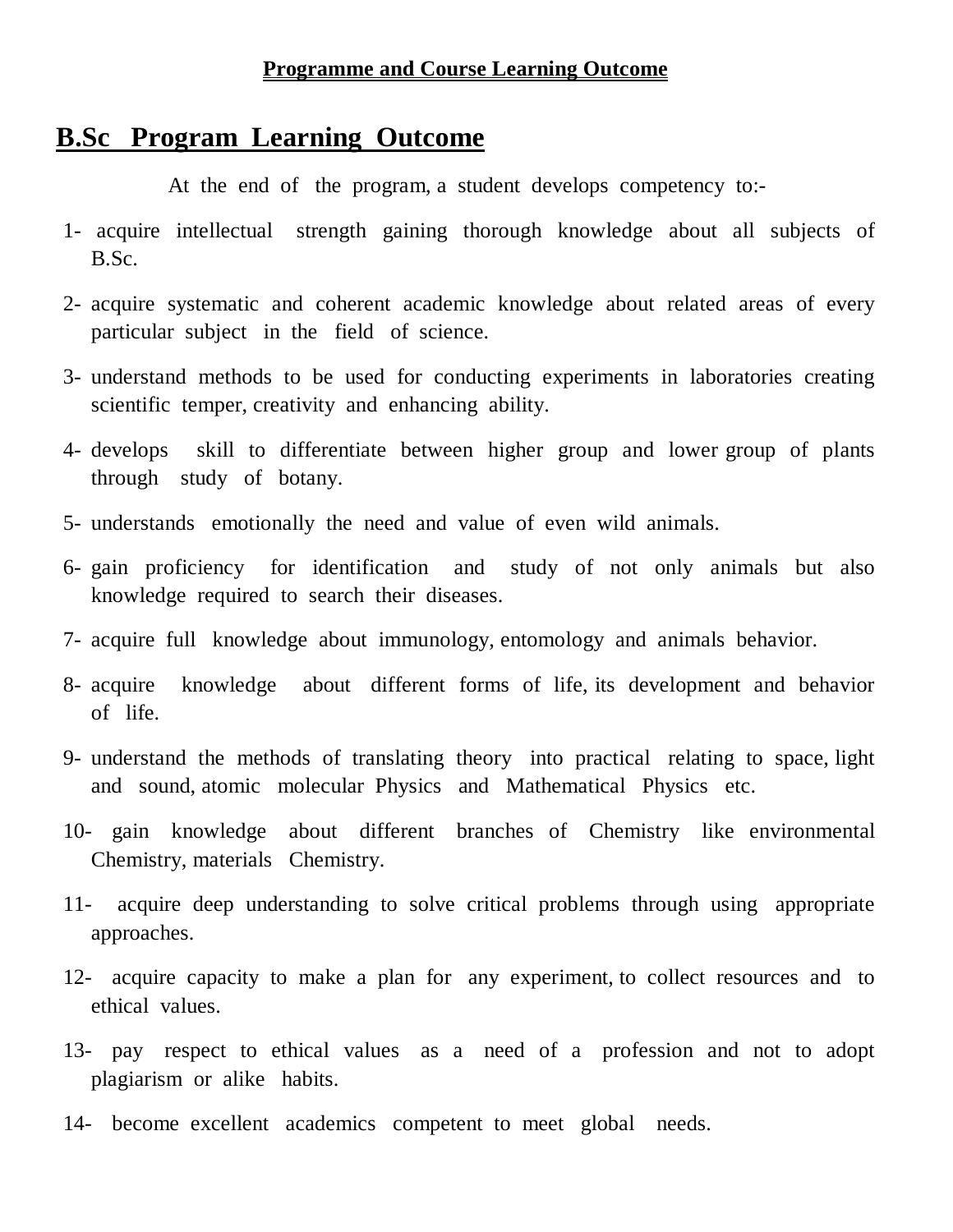- 15- be noble citizen to serve the society and nation contributing through research activities and publication of books/articles on subject of choice.
- 16- possess the knowledge about ICT and digital use.
- 17- develop employability and entrepreneurial skill well acceptable to industries.
- 18- develop as the best research scholars.
- 19- understands the process of plant development and much about genes through zoology.
- 20- develop communication skill not only about core subject but also about related areas.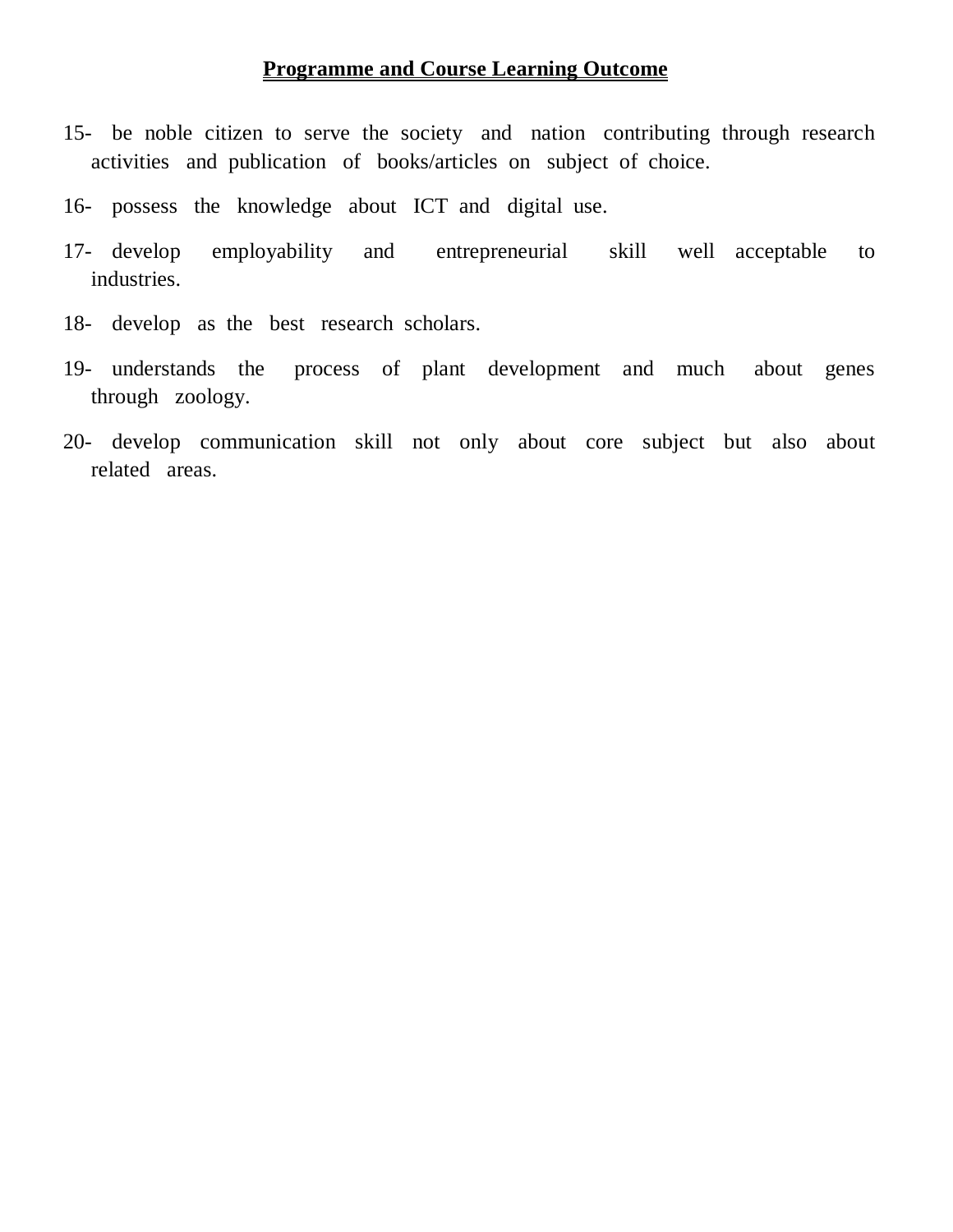#### **Learning Outcomes of B.Sc Botany**

At the end of the subject, a student would be able to:-

- **a.** understand fundamental concept of botany and plant science.
- **b.** learn solving approaches that are useful and important for Botany.
- **c.** use digital knowledge increase their core completely.
- **d.** know basic of scientific methodology and constructing cogent scientific arguments.
- **e.** develop communication skills.
- **f.** learn the basic psychological skills required to deal with students of various sociocultural, economic and educational levels.
- **g.** design a scientific experiment through statistical hypothesis.
- **h.** learn decision making process and basic managerial skills to become a better leader.
- **i.** be responsible citizen having moral and ethical baseline of the country.
- **j.** read and understand documents and give logical arguments.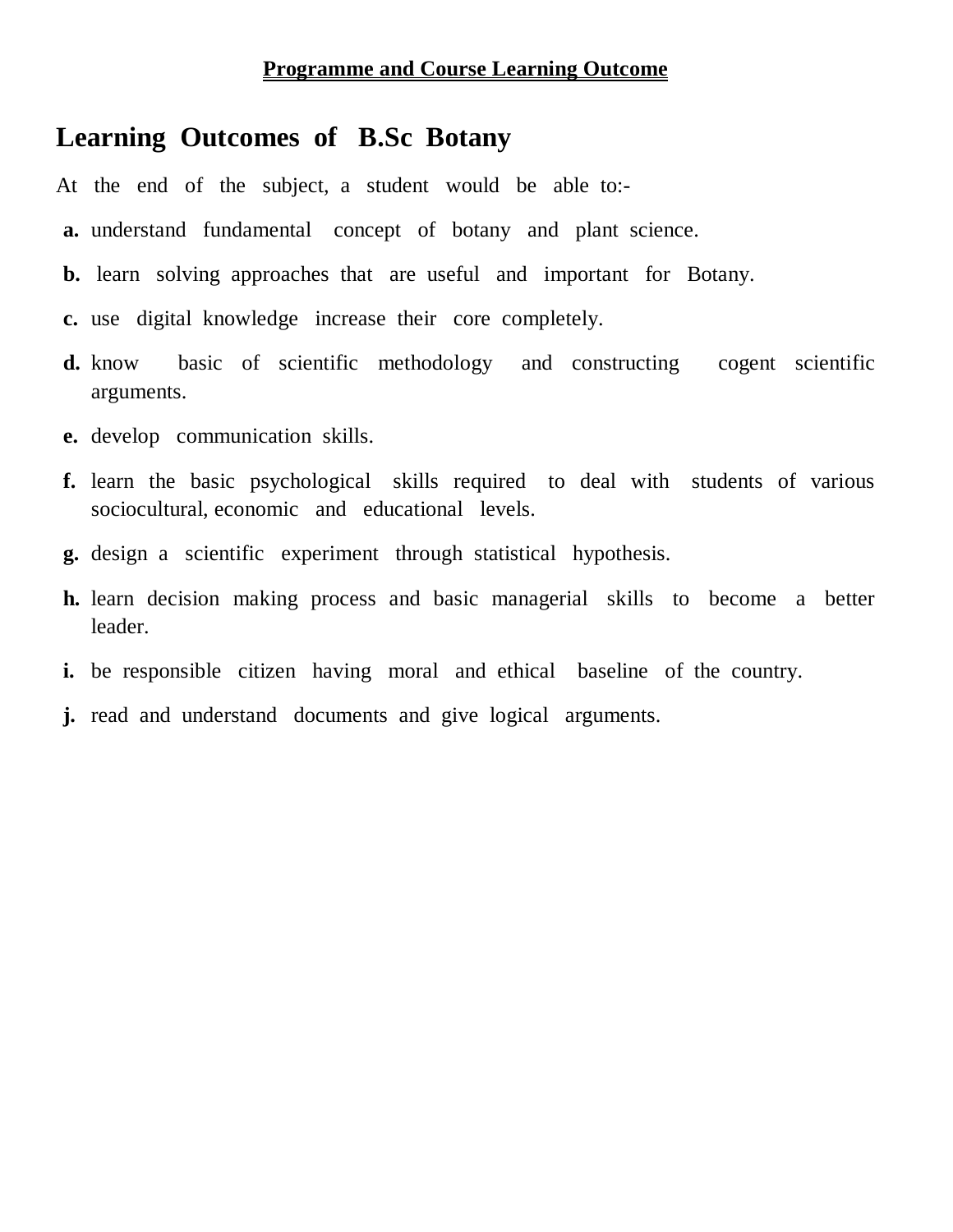## **Learning Outcome In Zoology**

- At the end of the course the student will be able to:-
- **a.** understand the major concept and principles of zoology and its different fields.
- **b.** understand fundamental aspects of animals science relating to management of animals.
- **c.** know the concept, principles and theories related with animal behavior and welfare.
- **d.** learn relevant/appropriate questions relating to issues and problems in the field of zoology, analyzing and deriving results of an experiment or investigation.
- **e.** learn communication and IT skills, including the collection, statistical study analysis of data and deriving conclusion.
- **f.** become good academicians and medical expert.
- **g.** understand classification of organism and other related detailed knowledge of basic zoological principles.
- **h.** use appropriate information with a critical understanding.
- **i.** participate in animal management programs in an effective manner.
- **j.** work safely and effectively in the field and in laboratories.
- **k.** demonstrate competency in handling any statistical analysis of data gained from practicals.
- **l.** develop critical thinking and problem solving skills in the basic areas of zoology.
- **m.** transfer complex technical knowledge relating to zoology in writing and oral skills to the interested beneficiaries.
- **n.** develop self-confidence aimed at personal development and for improving knowledge/skill development and reskilling.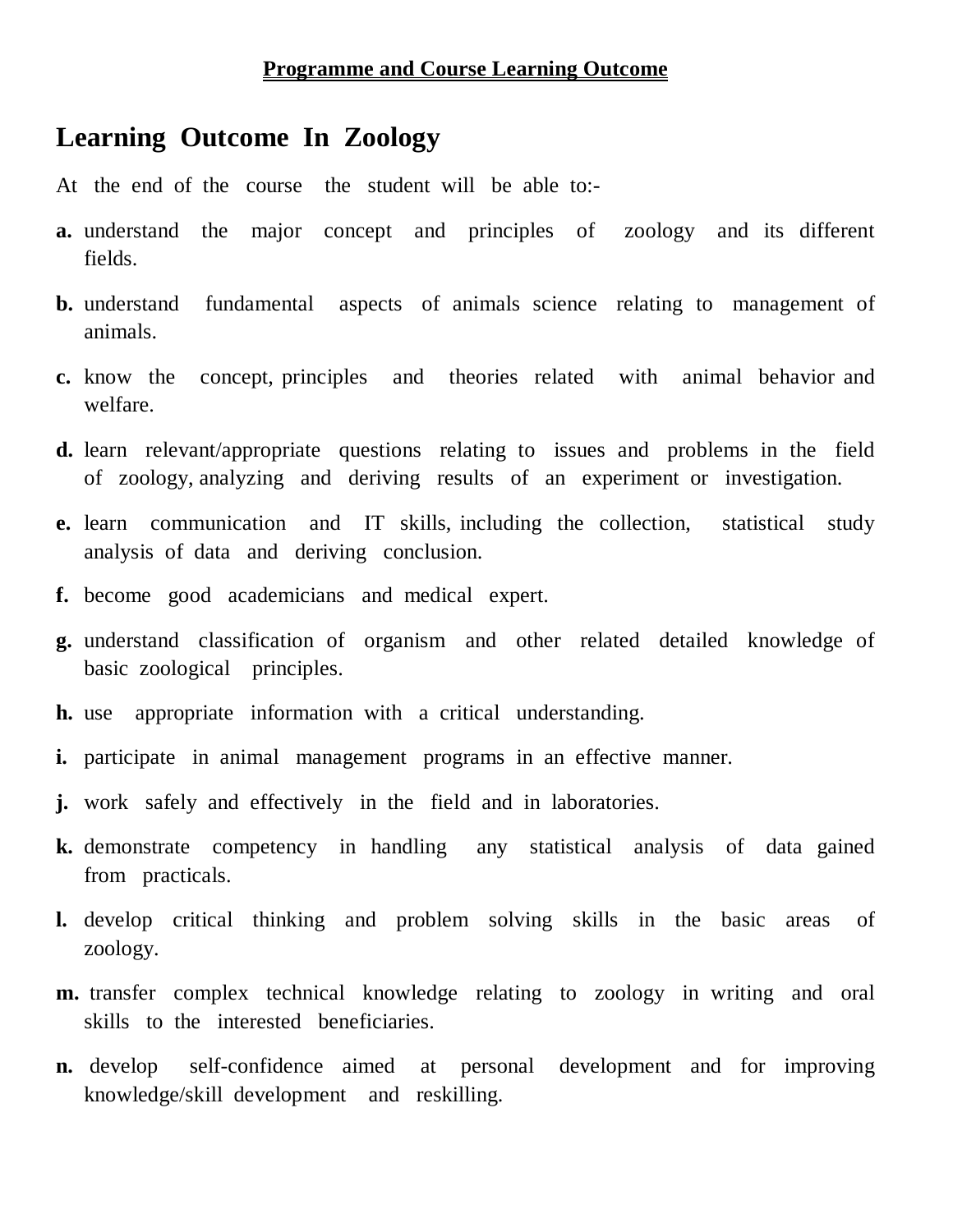**o.** work effectively also in group may be in classroom, laboratory and field based situation.

## **Learning outcomes in Physics**

A student after completing the course in Physics becomes competent to :

- **a-** gains skills in specialization area of Physics .
- **b-** develops knowledge that creates professional related aptitude the subject.
- **c-** solve Physics-related problems through principles of physics.
- **d-** understand the importance of mathematical element and role of mathematical approaches in describing Physics.
- **e-** analyze , investigate , interpret data / information using appropriate methods.
- **f-** use communication skills.
- **g-** develop ethical values.
- **h-** use analytical skills to construct logical arguments using correct technical language related to Physics .
- **i-** demonstrate skills that are relevant to Physics related jobs.
- **j-** apply knowledge and understandings relating to Physics and skills to new context and problems.
- **k-** communicate the results of studies in the academic field of Physics.
- **l-** use knowledge understanding and skills in Physics for critical assessment of problems and issues relating to the various sub fields of Physics .
- **m-** use resources required for a project.
- **n-** employ critical thinking in all the basic areas of Physics.
- **o-** present complex and technical concepts in a simple language for better understanding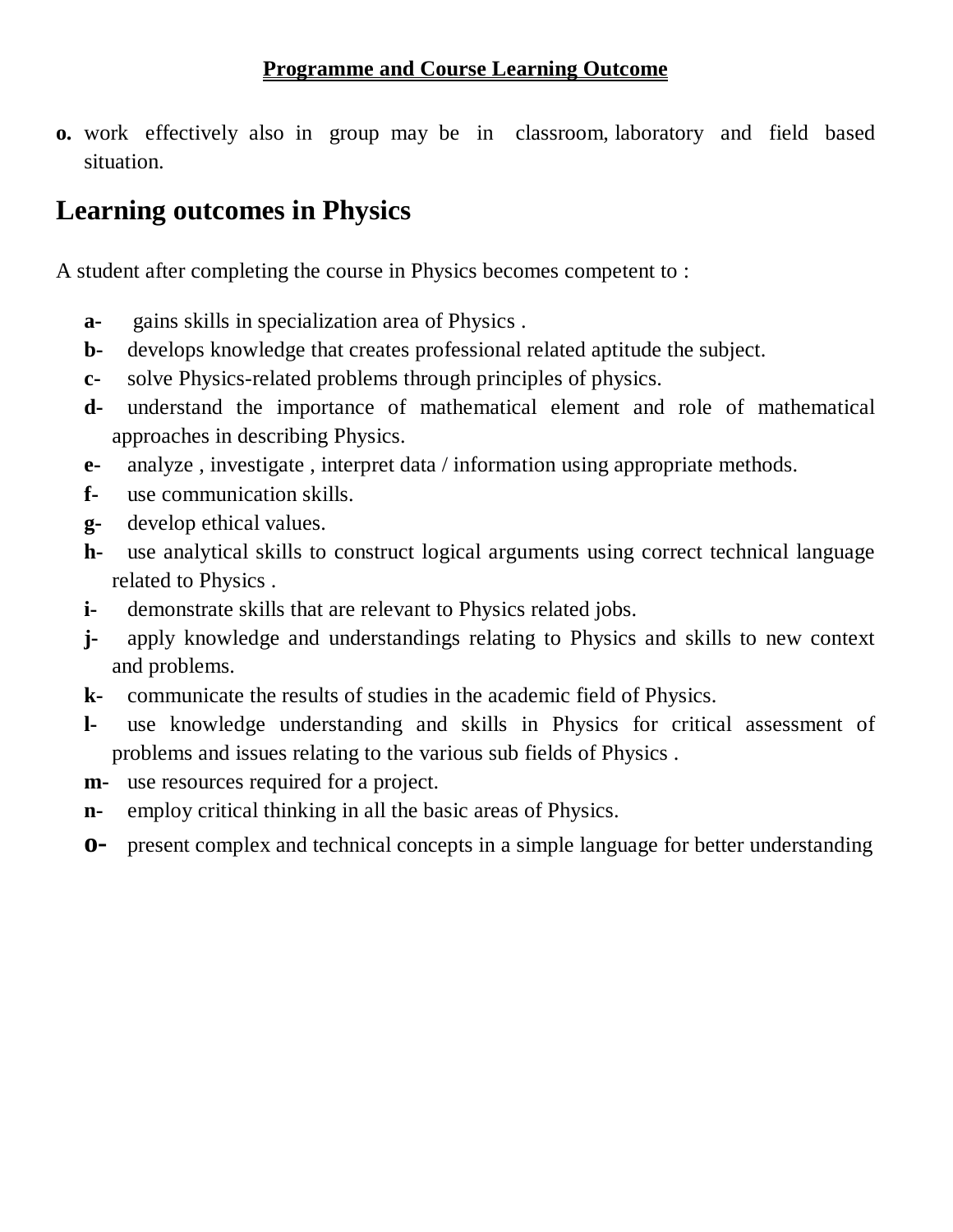# **Learning outcomes of chemistry**

Study of Chemistry develops competency in a student for :-

- **a-** acquiring comprehensive knowledge and understanding of both theoretical and experimental in various branches like organic chemistry and inorganic Chemistry.
- **b-** understanding basics of chemistry concepts and principles.
- **c-** providing core competency and discovery learning . A chemistry graduate as envisioned in this framework would be sufficiently competent in the field to undertake further discipline -specific studies, as well as to begin domain - related employment.
- **d-** undertaking higher studies in chemistry in related fields that develops employability / entrepreneurship.
- **e-** problem solving both in theory and practical's.
- **f-** every competitive examinations of every level.
- **g-** independent knowledge for creativity and analytical ability .
- **h-** expressing the subject through technical writing as well as oral presentation.
- **i-** enhancing ability of planning and reporting experimental investigation.
- **j-** developing critical thinking ability by solving problems.
- **k-** developing ethical awareness / reasoning.
- **l-** developing a habit of learning continuously whole life by use of ICT books and journals.
- **m-** working in groups in laboratory, field and industry. n. understanding data analysis , use chemical simulation software and related computational work.
- **n-** acquiring knowledge about chemistry project, writing, planning, study of ethical standards and rules and regulations pertaining to scientific project.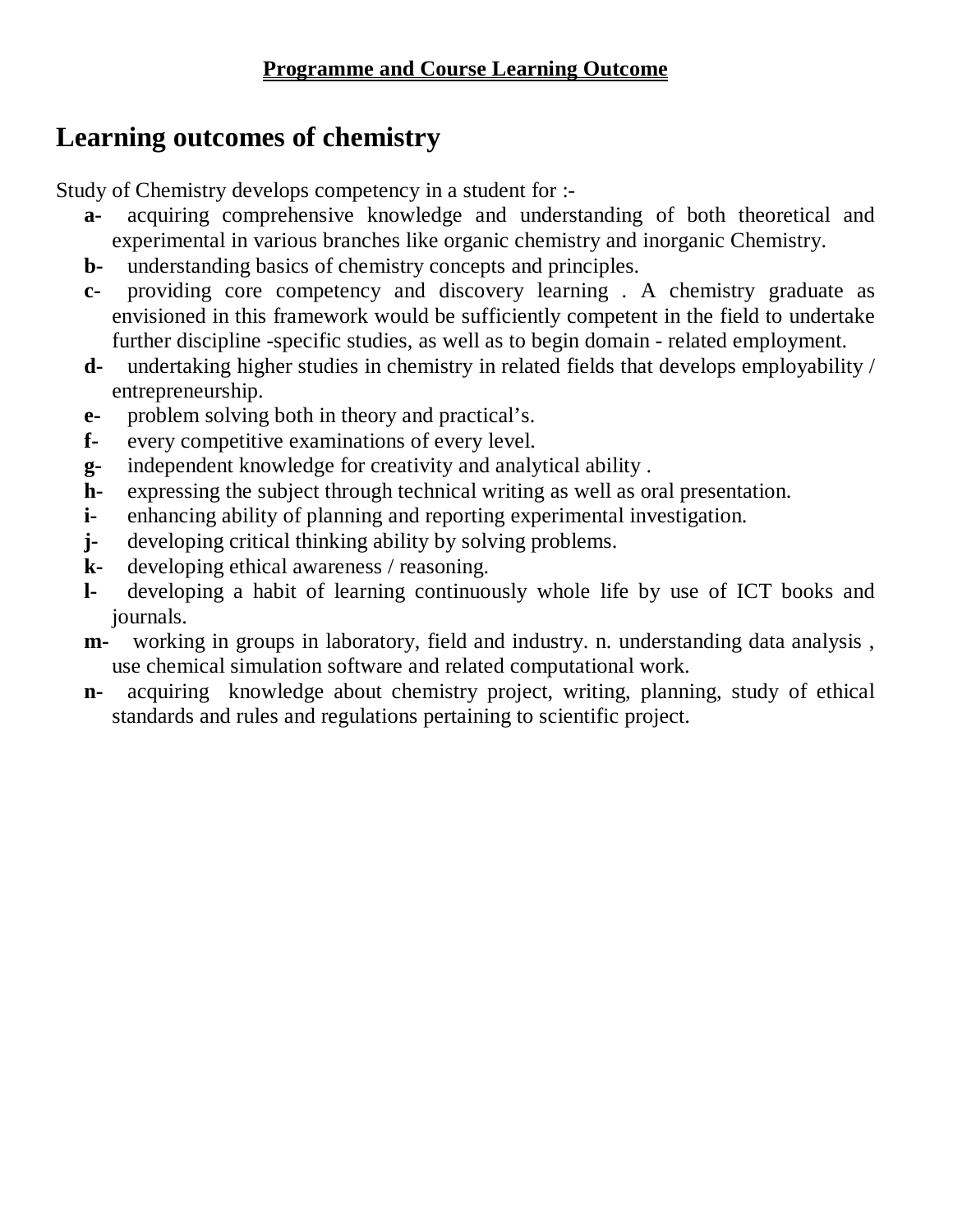Learning outcomes of Mathematics :

.

After course completion, a student becomes able to:

- **a-** demonstrate comprehensive knowledge of Mathematics.
- **b-** communicate various concepts of Mathematics effectively.
- **c-** use Mathematics as a language of communication in other branches of human knowledge.
- **d-** communicate long standing unsolved problems in Mathematics.
- **e-** show the importance of Mathematics as precursor to various scientific developments since the beginning of civilization.
- **f-** develop critical thinking in understanding the concepts in every area of Mathematics
- **g-** analyze the results and apply them in various problems appearing in different branches of Mathematics .
- **h-** solve linear system of equations , linear programming problems and network flow problems.
- **i-** form questions relating to the concepts in various fields of Mathematics.
- **j-** work independently and do in-depth study of various notions of Mathematics
- **k-** identify unethical behavior such as fabrication , falsification or misrepresentation of data.
- **l-** enhance employability for jobs in banking, insurance and investment sectors ,sectors in various other public and private sectors,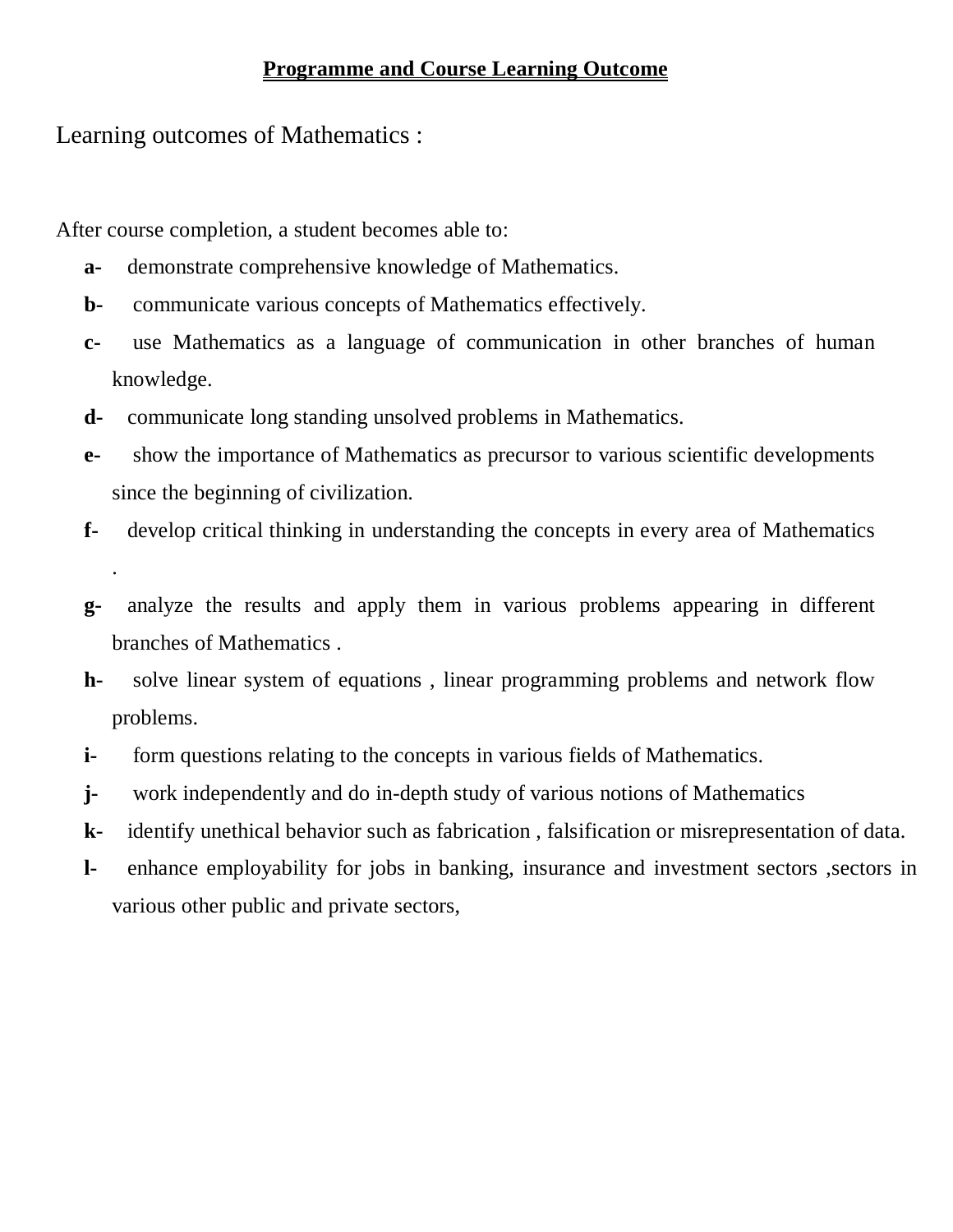### **Programming Learning Outcome**

## **B.Ed. Programme :**

Programme Learning Outcomes are as under . A student - teacher :

- **1-** Becomes intellectually rich through perfect knowledge of all subject contents.
- **2-** Develops knowledge about contemporary Indian Society especially about eduction.
- **3-** Learns about diversity inequalities and marginalisation in society and its implications for educational developments.
- **4-** Learns the use of various teaching methods and strategies.
- **5-** Develops knowledge about curriculum of school subjects.
- **6-** Develop social sensitivities through field engagements in diversities.
- **7-** Develops capacity to organize class-room and school activities.
- **8-** Becomes competent academicians with professional ethics.
- **9-** Develops creativity, critical thinking and scientific temper through activities like survey project work and Action Research.
- **10-** Understands human values,morality and self-dependency.
- **11-** Develops competency about use of technology and innovative methods of teaching-learning.
- **12-** Encourages to know about need and importance of health and hygiene.
- **13-** Learn the importance of Student Support Services.
- **14-** Gets knowledge about school Management and Administration.
- **15-** Develop Competency to present the thought orally or in writing effectively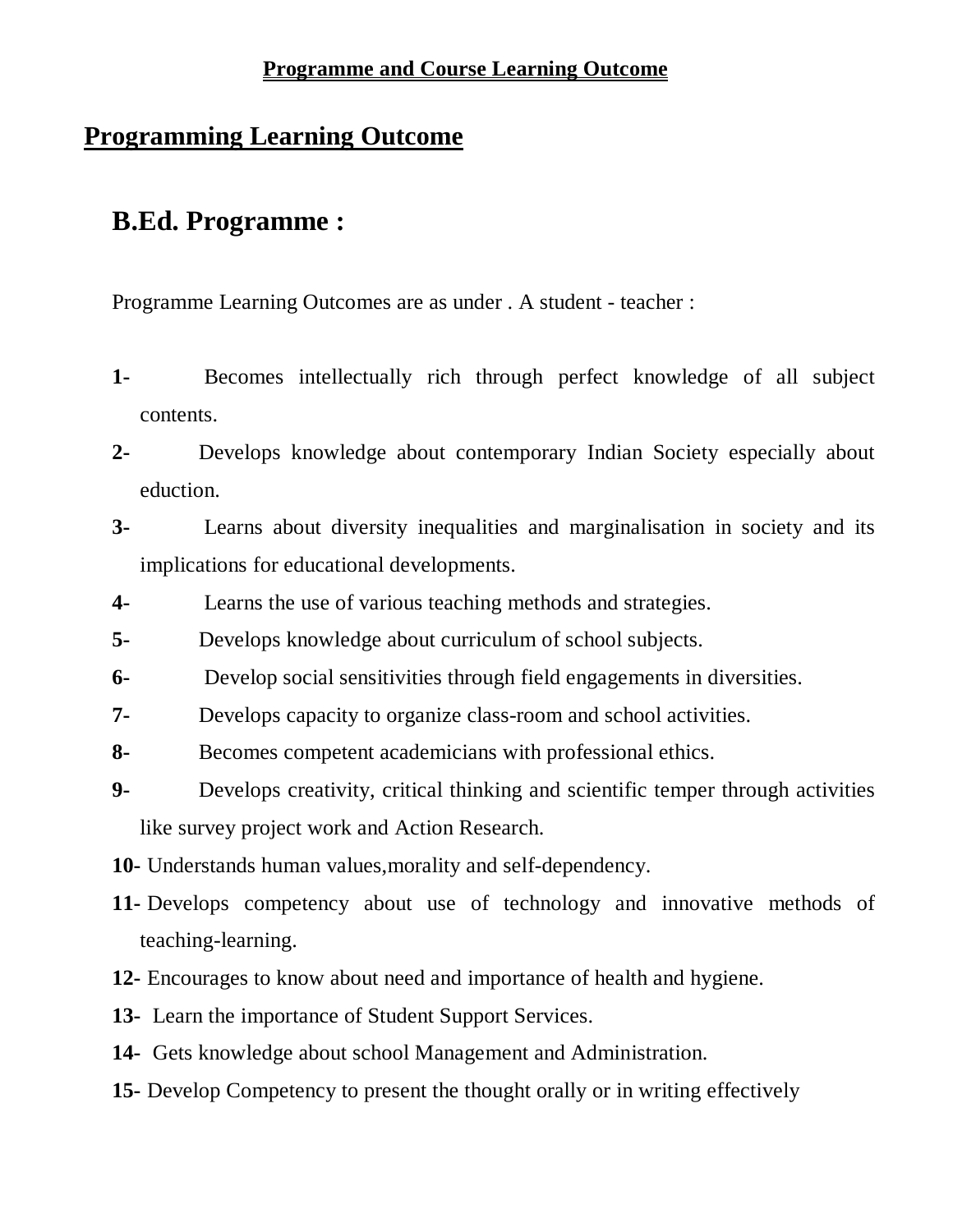#### COMPULSORY SUBJECTS (3)

# **Course Learning Outcome**

#### **1- Philosophical Perspectives of Education:**

A pupil teacher at the end of this subject:

- **A-** Understands the individuals and social objective of education .
- **B-** Learn, the thought of Indian Philosophers and their contribution for educational development during different religious period.
- **C-** Develops knowledge about main features and impact of important school thoughts on different philosophical branches like realism and idealism etc.
- **D-** Develop, knowledge about Indian and Western philosophers and their contribution for, Educational development.
- **E-** Develops ability to critically analyze and evaluate the things as in case of philosophical aspect of education.
- **F-** Develop the competency to apply theoretical knowledge in real life practice.
- **G-** Develops Scientific temper, creativity and analytical skill through practimum like survey, case study and power point presentation.

# **2- Psychological Perspectives of Education**

At the end of course, student -teacher develops:-

- **A-** Knowledge about process of human development.
- **B-** Knowledge about stage children learning.
- **C-** Complete knowledge about intelligence, exceptional children and about personality.
- **D-** Skill to use power point presentation for method of teaching point.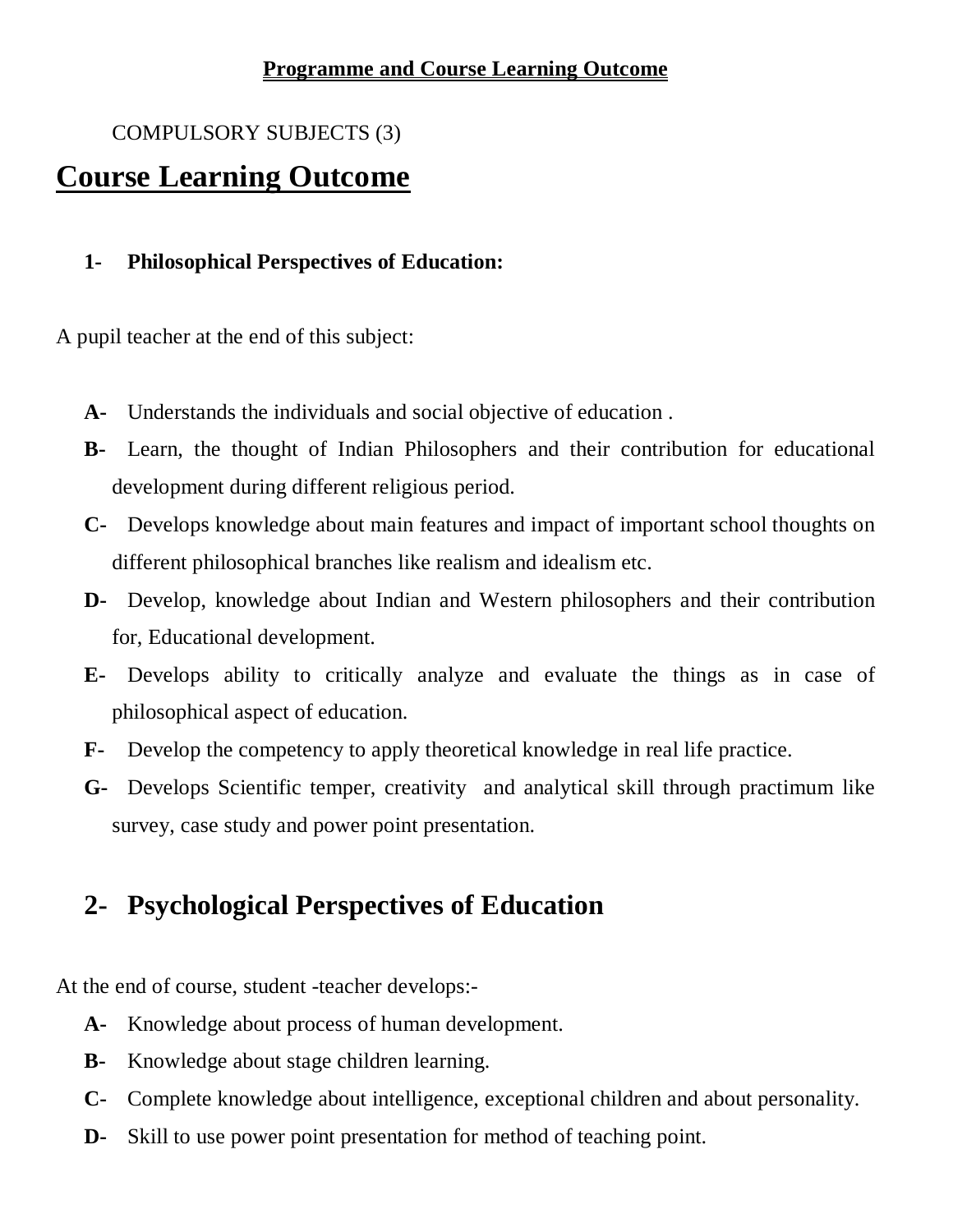# **3- Sociological Perspective of Education:**

At the end of Course ,pupil-teacher :

- **1-** Understands Contemporary Indian Society, sociological base of our education and diversity in society.
- **2-** Understands the Utility of unity in diversity for peaceful and collective living.
- **3-** Develops complete knowledge about our constitution including knowledge about importance of education in democracy.
- **4-** Understands issues relating to inequalities, discrimination and marginalization .
- **5-** Develops knowledge about steps taken by government to remove illiteracy including distance education and Continuing education.
- **6-** Understands the role of educational institution and of a teacher for National and Emotional Integration.
- **7-** Understands about Globalization in education.
- **8-** Develops knowledge about different government schemes like Right to Education etc. and Welfare schemes in Education.
- **9-** Develops Social Sensitivities through extension activities and also understands about ethical and human values.
- **10-** Develops analytical skill and critical thinking through project work.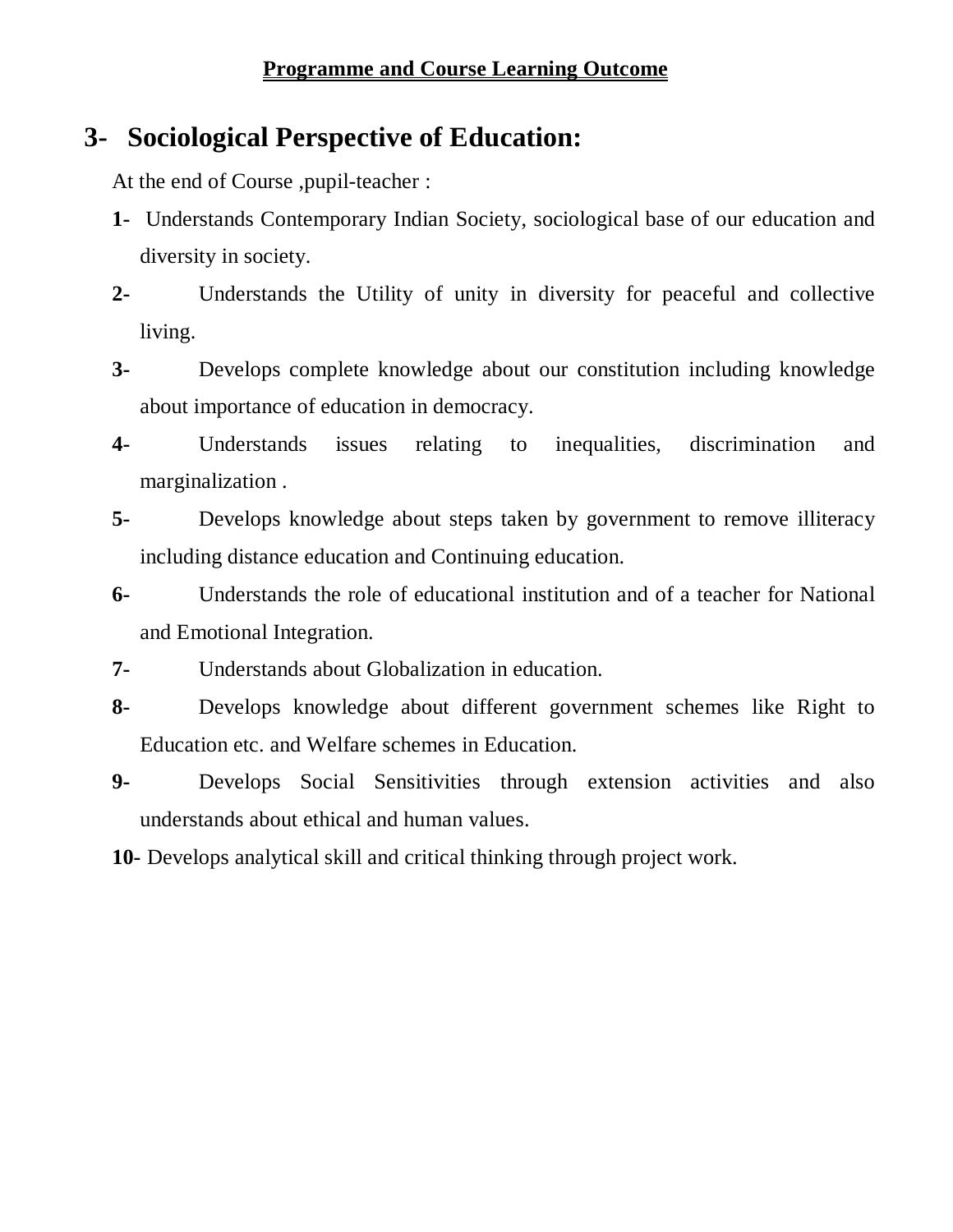## **Pedagogy Subjects**

## 1. **Biological Science**

Student- Teacher develops competency to understand :

- **1-** Aims and Objectives of teaching Biological Science.
- **2-** Principles and approaches used for curriculum development and framing as per local needs
- **3-** About various learning resources including bio-laboratories.
- **4-** Measurement and evaluation of behavioral outcomes like cognitive affective and psychomotor.
- **5-** Methodology to prepare unit plan ,annual plan and lesson-plan.
- **6-** The way for his professional development.
- **7-** Skills required for teaching through micro-teaching.
- **8-** A student-teacher becomes strong in analytical process through achievement test.
- **9-** He also develops his scientific temper ,creativity and critical study through preparation of improvised apparatus low cost materials aids and working model. He develops self-dependency and social responsibility.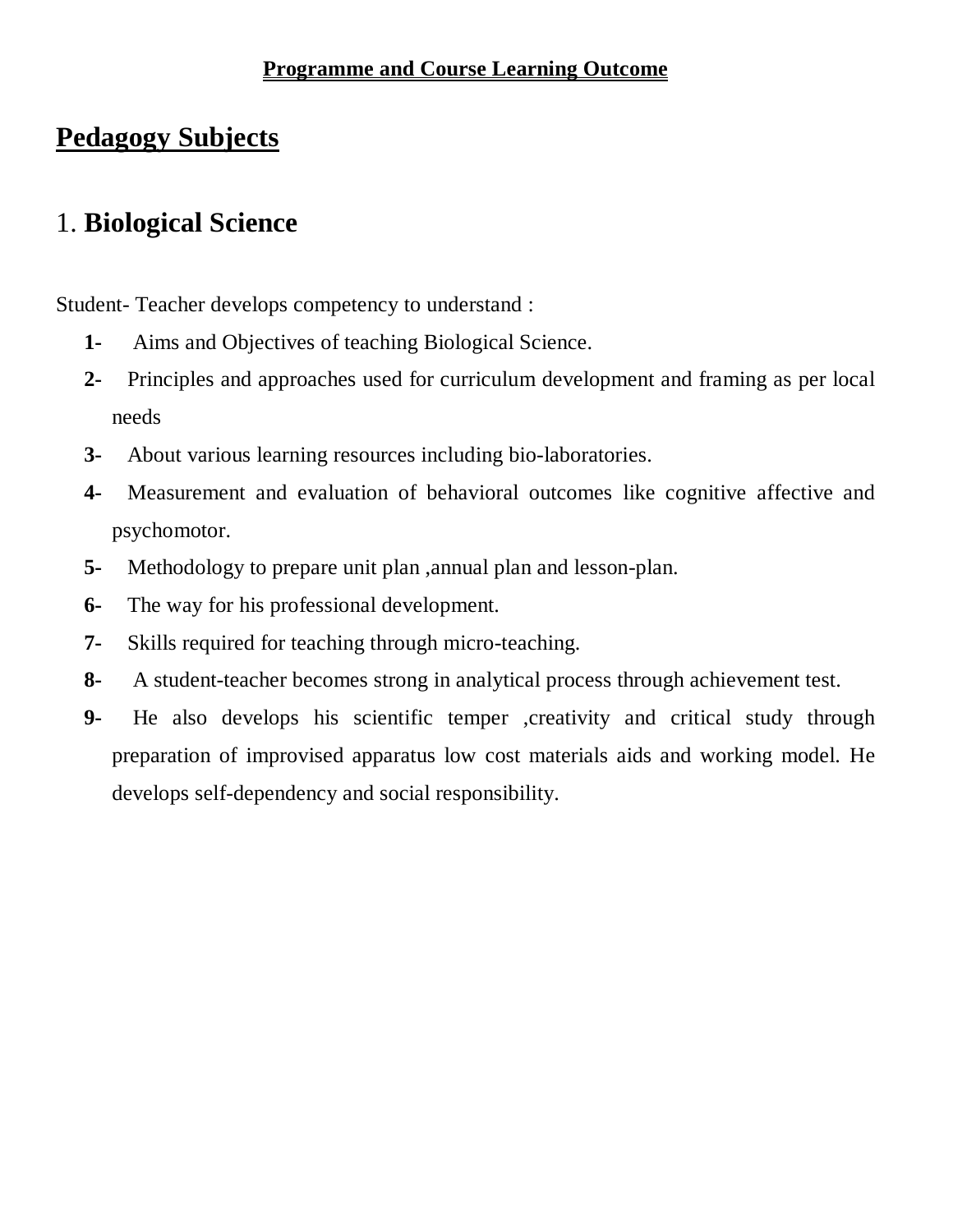## **2- Mathematics**

The Student-teachers would be able to :

- **1-** Understand the concept of teaching mathematics.
- **2-** Understand the recreational aspect of this subject -mathematical puzzles riddles, magic squares , word research.
- **3-** Be acquainted with problem solving group discussion developing selfconfidence and brain storming.
- **4-** Realise the purpose and importance of Math Club, Math Lab and text books.
- **5-** Develop good qualities of teacher in mathematics.
- **6-** Prepare Unit Plan, Lesson Plan and Annual Plan for effective implementation of curriculum.
- **7-** Learn Evaluation and Feedback System.
- **8-** Develop Skill Attitudial Change ,creativity investigating ability, self-realization', scientific temper through assignment ,preparation of teaching aids ,low cost material aids /working model.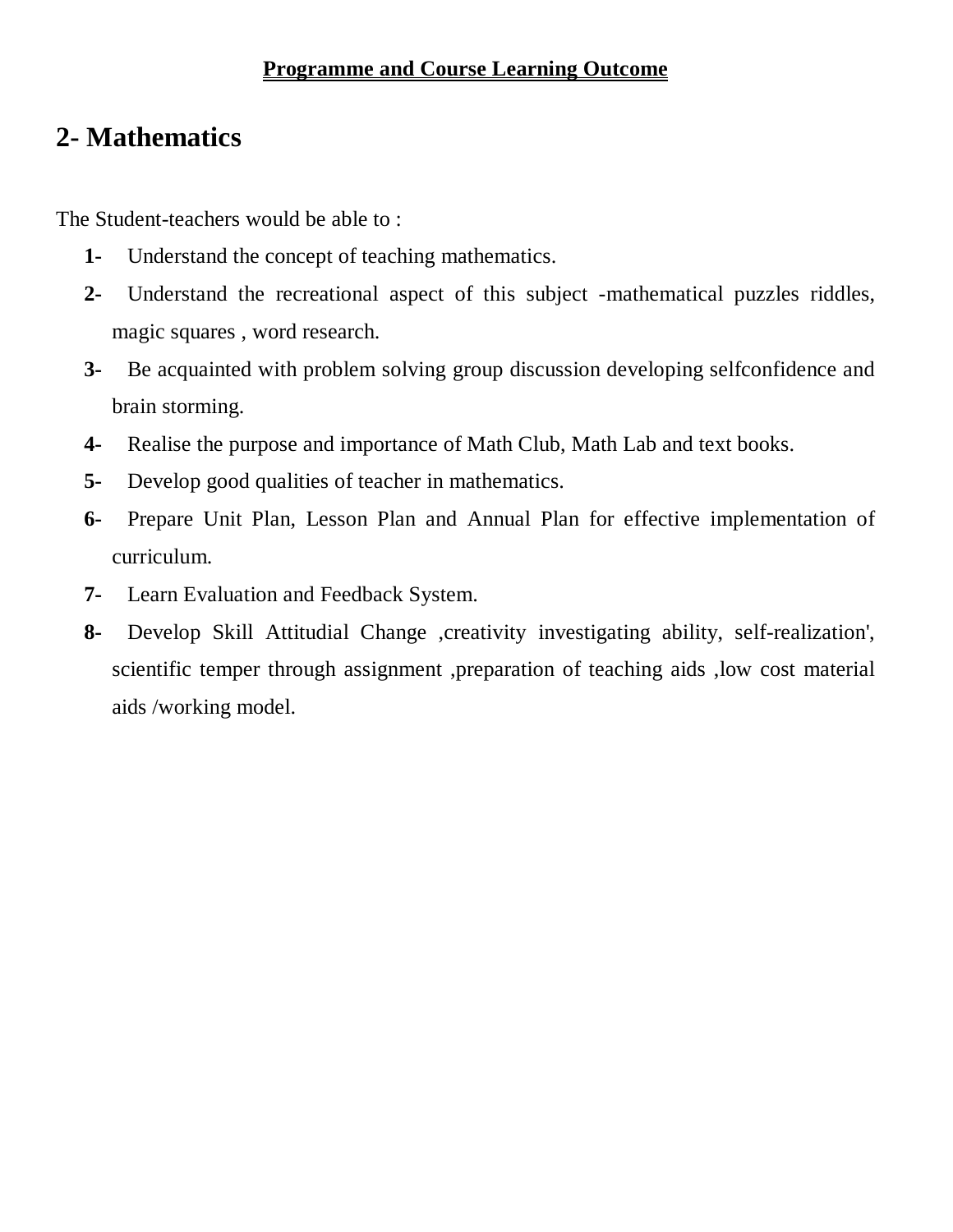## **3- Home Science**

A student teacher would be able to :

- **A-** Ascertain the need of a separate discipline or as any integrated discipline.
- **B-** Develop basic principles governing the construction of Home Science.
- **C-** Develop organizing capacity.
- **D-** Learn to prepare teaching aids.
- **E-** Acquire skill required for teaching.
- **F-** Acquire skill to encourage the use of methods like laboratory demonstration, field work, projects assignment, team work.
- **G-** Understand financial aspect including budgeting,
- **H-** Learn the use of audio-visual ack, LCD and other technology.
- **I-** Understand to prepare unit plan, lesson plan and annual plan for effective curriculum implementation.
- **J-** Develop skills through micro teaching.
- **K-** Develop qualities of a good teaching.
- **L-** Realize the importance of ethical and human values, self dependency, self confidence and social sensitivities including emotional and moral values.
- **M-** Develop the knowledge about tools of evaluation.
- **N-** Develops creativity and analytical skill through achievement test and preparation of teaching acids.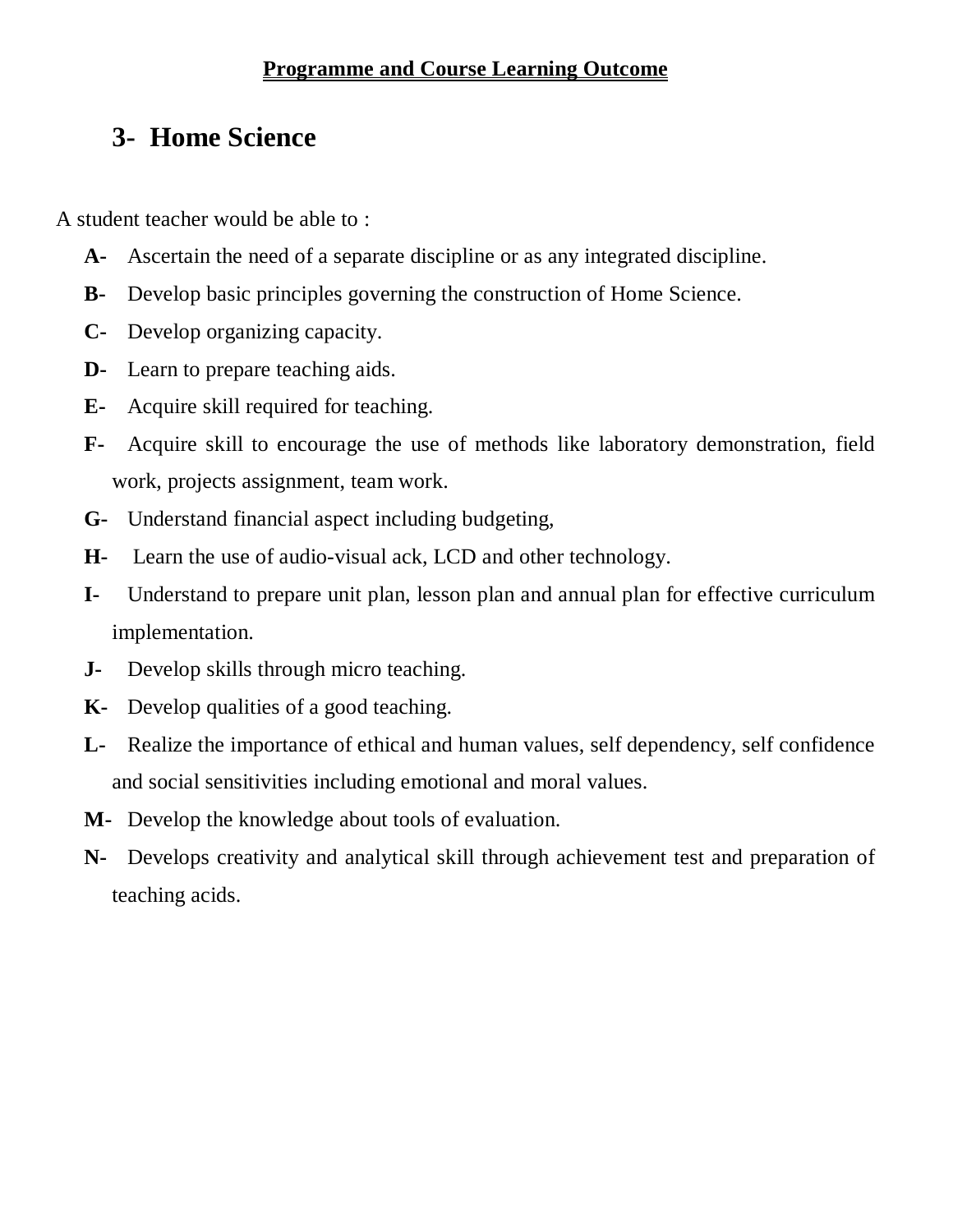## **4-English Language**

A student-teaching after completing the course, understands:

- **A-** The objectives of English teaching as a general and specific.
- **B-** The need of sound knowledge, different approaches, aids and other material for teaching this subject.
- **C-** Techniques and tools for evaluation and providing feedback to students.
- **D-** Methods of teaching English.
- **E-** Strengthen pronunciation and vocabulary.
- **F-** The methods of developing listening reading, writing and speaking skill.
- **G-** The importance of audio-visual aids for English teaching.
- **H-** Development of qualities of a good English teacher.
- **I-** Preparation of unit plan, lesson plan and annual plan.
- **J-** The knowledge to prepare improvised apparatus.
- **K-** Role and need of English with global perspective.
- **L-** At the end of this course, pupil-teacher develops self confidence analytical ability and self-depending.
- **M-** He develops creativity through preparation and use of teaching acids. He also develops knowledge about ethical and human values, moral and spiritual values.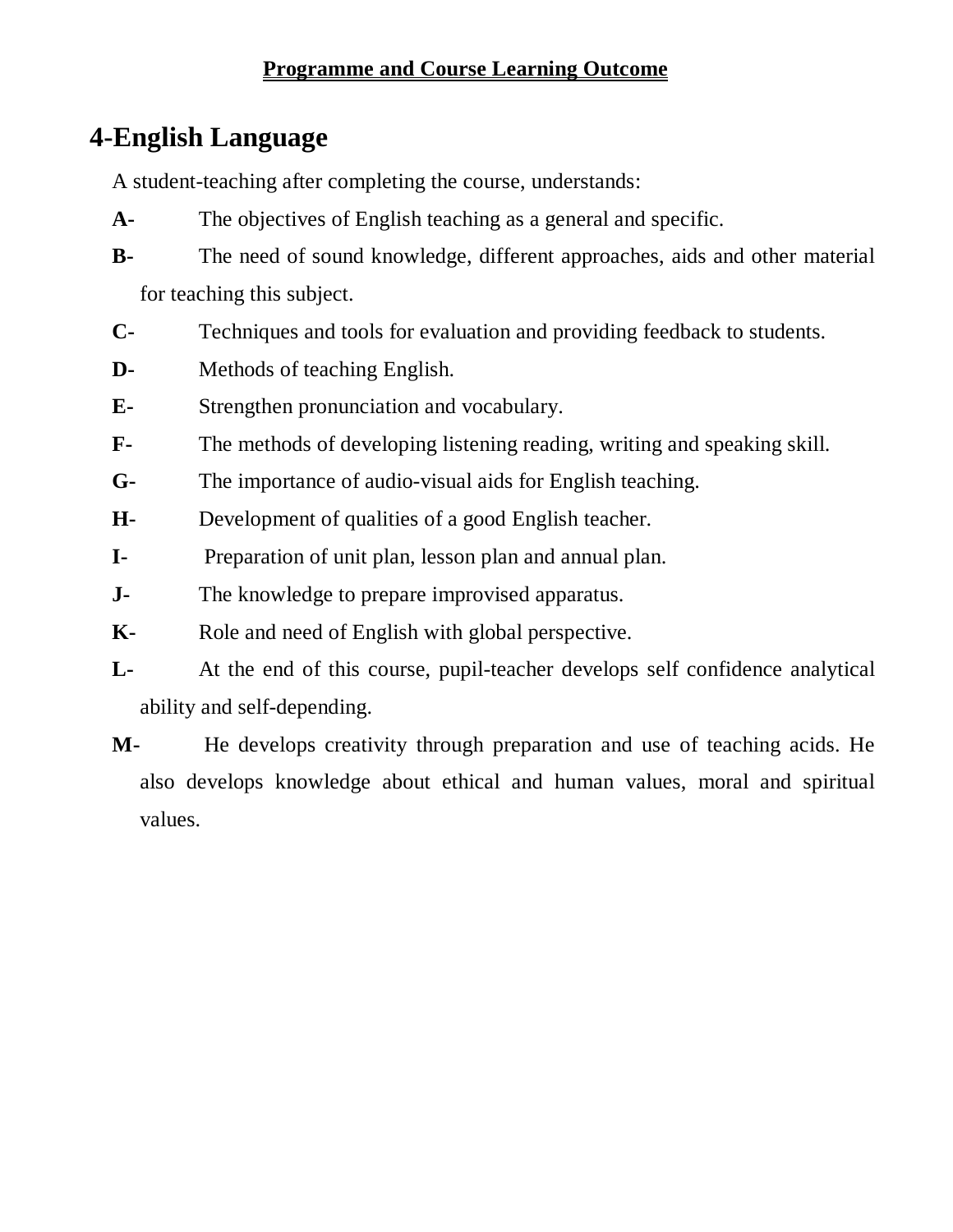# **5- Hindi Language**

Learning outcome of the course enables a pupil teacher to:

- **A-** Develop the knowledge about origin and process of development of Hindi Language.
- **B-** Understand the need and importance of Hindi Language at different level from primary to senior secondary.
- **C-** Study critically need and importance of curriculum and suggestions for improvement.
- **D-** Know the role of prose, poetry, drama story in the development of language.
- **E-** Understand about methods, technique and strategies for effective teaching of Hindi Language.
- **F-** Understand the importance and methods of evaluation in this subject.
- **G-** Develop awareness about grammar pronunciation, vocabulary and skill to develop reading, writing and speaking skill.
- **H-** Understand qualities of a good Hindi teacher.
- **I-** Develop the need and importance of text books and analytical study.
- **J-** Develop teaching skills through micro teaching.
- **K-** Learn the preparation of lesson-plan, unit-plan and annual- plan for systematic teaching.
- **L-** Develop creativity through preparing improvised apparatus and teaching aids/model.
- **M-** Develop analytical ability and self-reliance.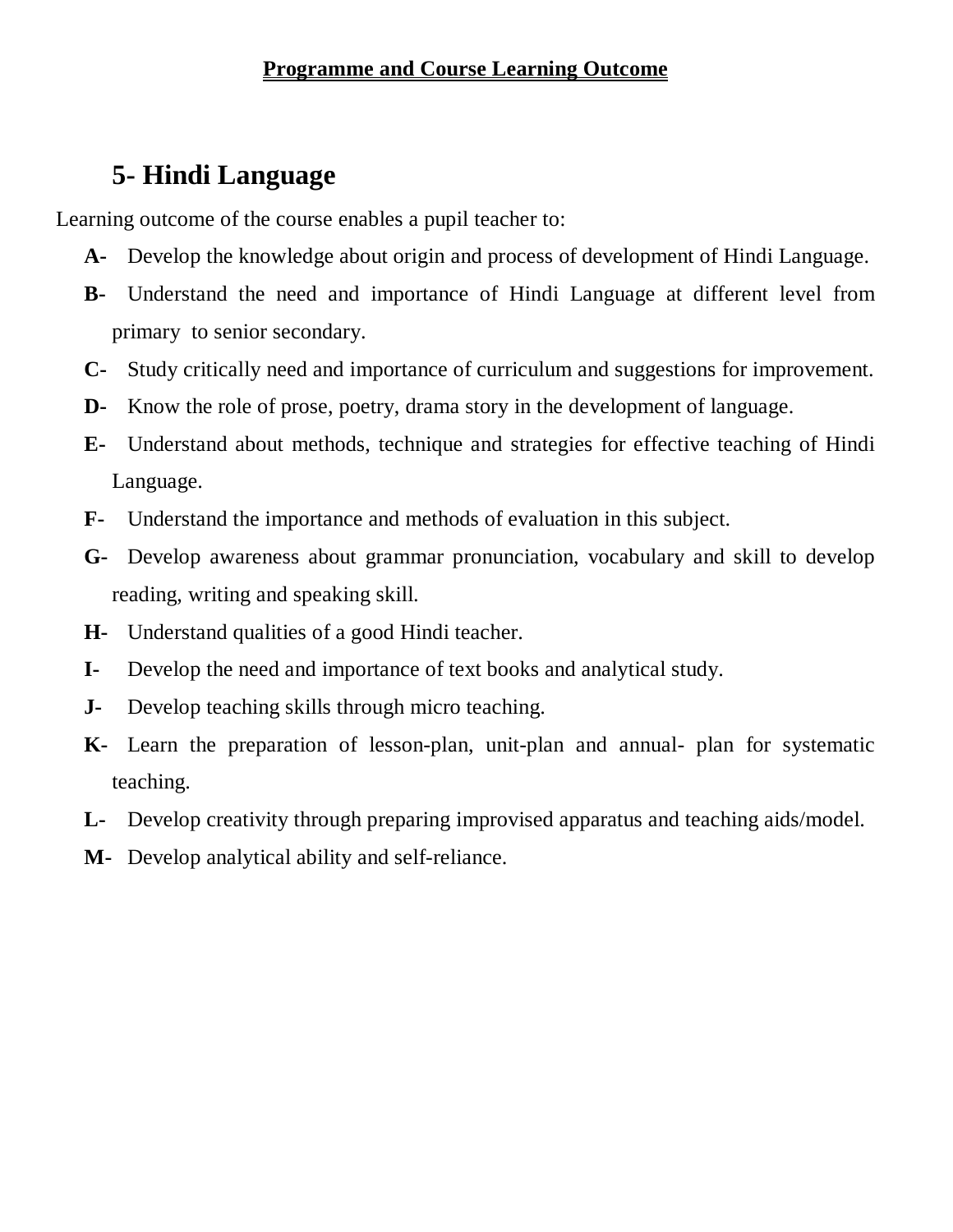### **6. Social Science**

Learning outcomes of the subject is as under:

- **A-** Develops knowledge about objectives of teaching Social Science and also how does it differ from natural science.
- **B-** Develops awareness about method and models of teaching Social Science.
- **C-** Develops knowledge for preparing unit-plan, lesson-plan and annual-plan.
- **D-** Develops awareness about resources and aids to be used for teaching Social Science.
- **E-** Becomes fully aware about continous and comprehensive evaluation, tools of evaluation and Remedial teaching.
- **F-** Develops ability of critical study of text books and question paper to measure under standing and skill in subject.
- **G-** Attains the awareness about the concept of Geography, Economics, History and Civics at secondary school level.
- **H-** Develop social sensitivity and social responsibilities.
- **I-** Develops scientific temper, creativity and critical thinking through survey project and other field activities.
- **J-** Develops teaching skills through micro teaching.
- **K-** Develops creativity through preparing teaching aids and tools.
- **L-** Develops to understand about ethical, human values, morality and spirituality through field activities.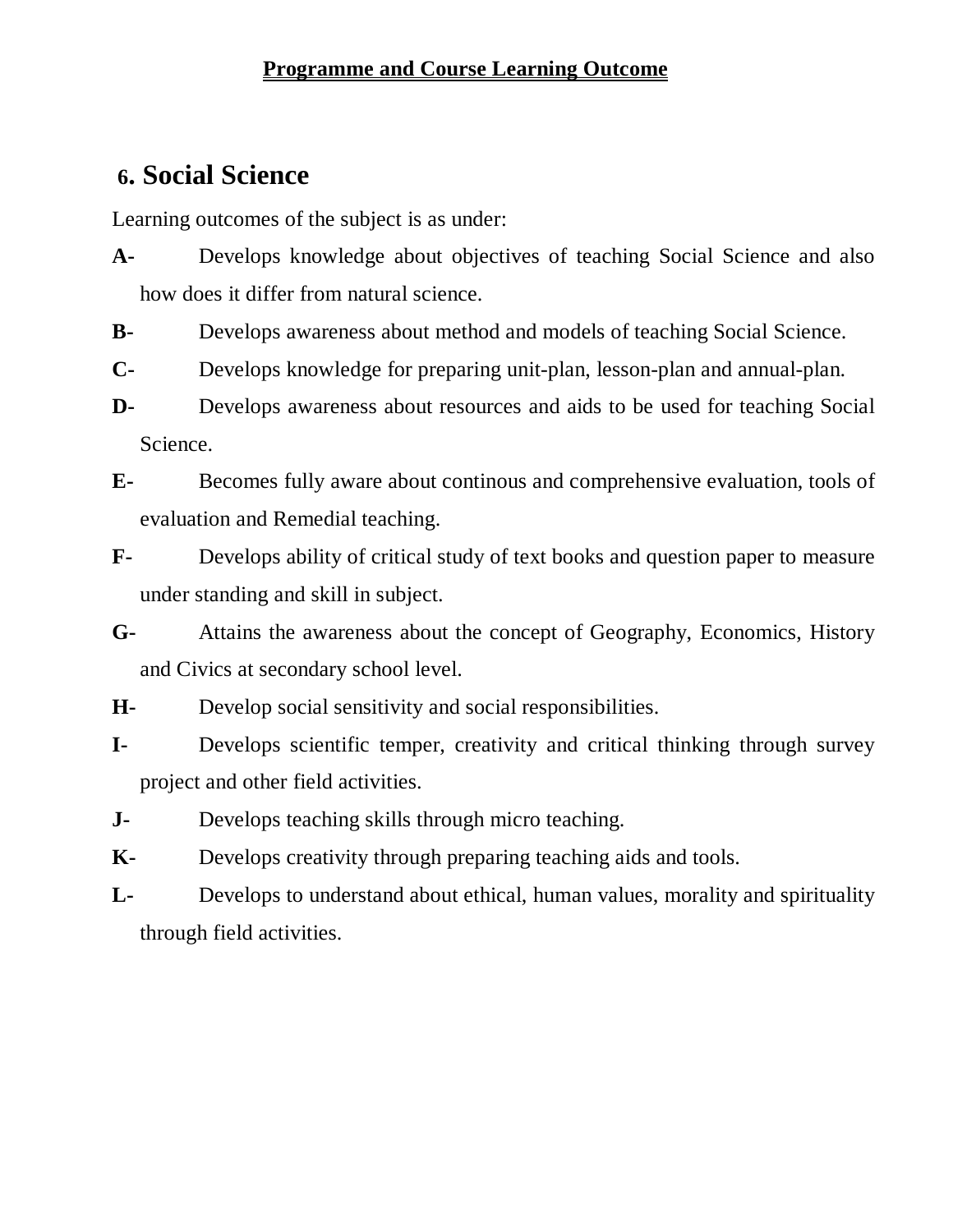# **7- Sanskrit**

Following are course learning outcomes:

- **A-** Develops understanding about role and importance of Sanskrit in Indian society and also its place, in curriculum of primary to senior secondary level.
- **B-** Develops knowledge about methods and skills require for teaching Sanskrit.
- **C-** Develop knowledge about preparation of unit-plan, lesson plan and annual-plan.
- **D-** Develops awareness about teaching skills through micro teaching.
- **E-** Develops awareness about use of audio-visible aids and ICT.
- **F-** Develops creativity through preparation of improvised apparatus.
- **G-** Develops knowledge about various devices of evaluation including diagnostic evaluation.
- **H-** Develops knowledge about practice skill for Sanskrit speaking, writing and reading.
- **I-** Develops critical thinking self-dependency, moral and spirituality and community orientatic.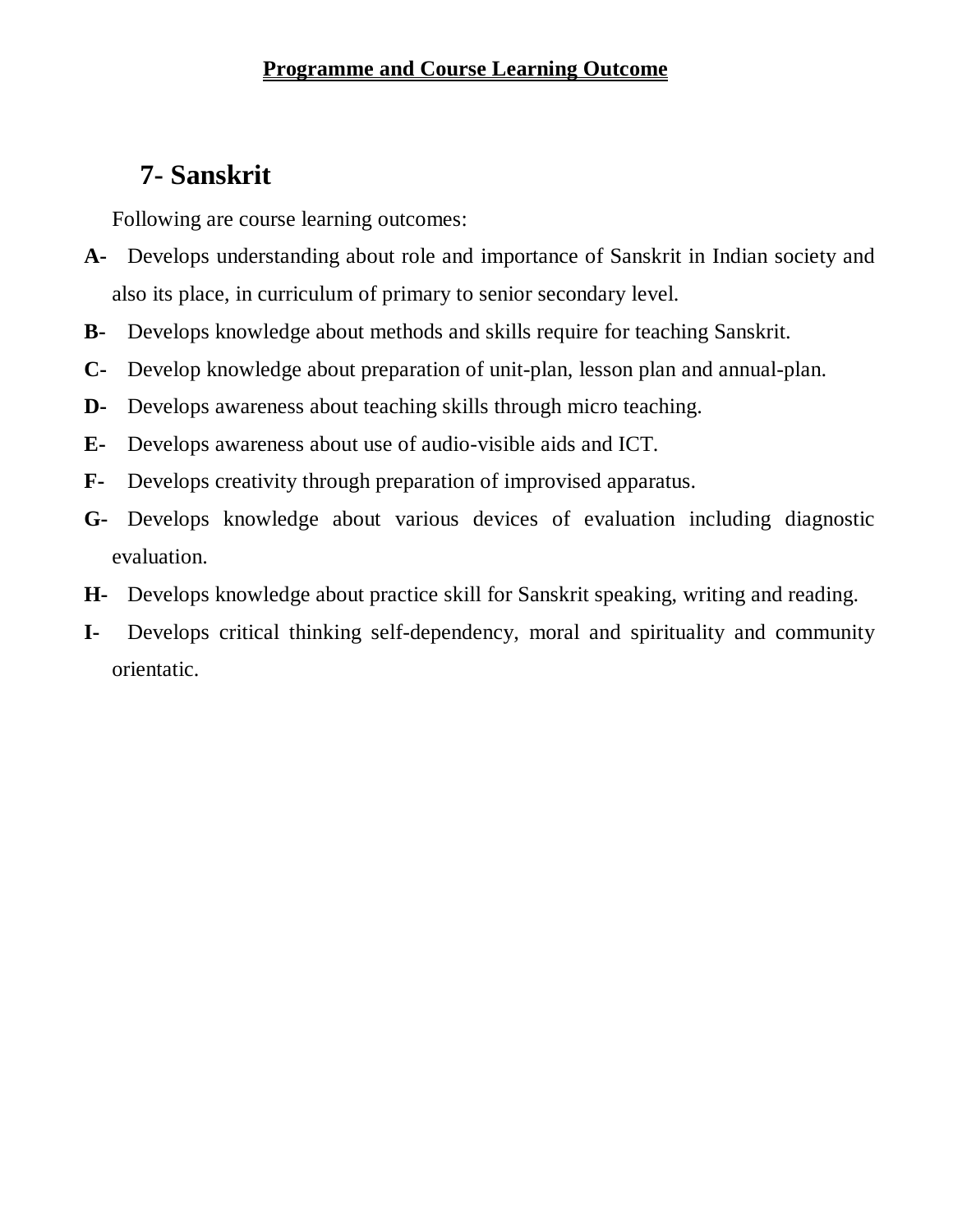# **Competency Enhancing Programme**

# **1- Proficiency in English**

At the end of course, people teacher develops :

- **A-** Communication skill.
- **B-** language proficiency.
- **C-** Skill of presentation in writing, or verbally.
- **D-** Knowledge to use language lab.
- **E-** Knowledge to prepare own resume writing reports, essay and letters.
- **F-** Knowledge about prefix/suffix, word formation, paragraph development and other grammar part.
- **G-** Employ ability and acceptability for job purpose.
- **H-** Speech mechanism.
- **I-** Presentation techniques and tips for effective delivery.
- **J-** Creativity through group discussion.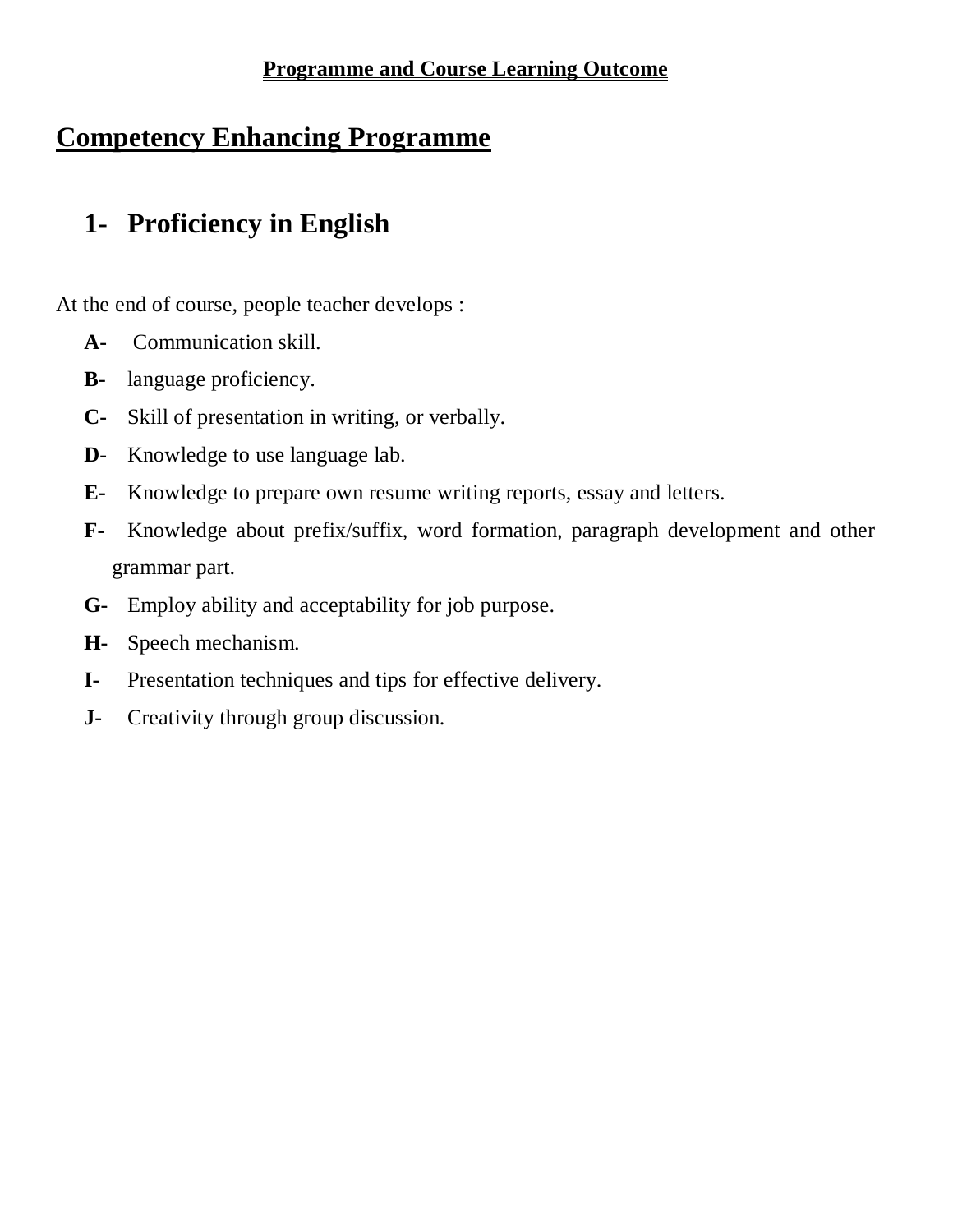# **2- Health, Physical and Yoga Education**

A student teacher is able to:

- **A-** Understand need and importance of health, sport and yoga.
- **B-** Understand meaning, need, scope and importance of Health Education.
- **C-** Develop knowledge about growth and development, Age and set affects physical activities and sports.
- **D-** Knowledge about health needs for children, adolescents and differently abled children.
- **E-** Understand system of body muscular, respiratory, skeleton.
- **F-** Understand impact of exercise on body working system.
- **G-** Develop knowledge about need of nutrition and risk of mal-nutrition.
- **H-** Develop knowledge about meaning and objective of Yoga.
- **I-** Understand about misconception of Yoga.
- **J-** Develop awareness about various ASAN's its uses and limitation.
- **K-** Understands about pranayam and its phases.
- **L-** Keep physical and mental health fresh and ready to face any challenge.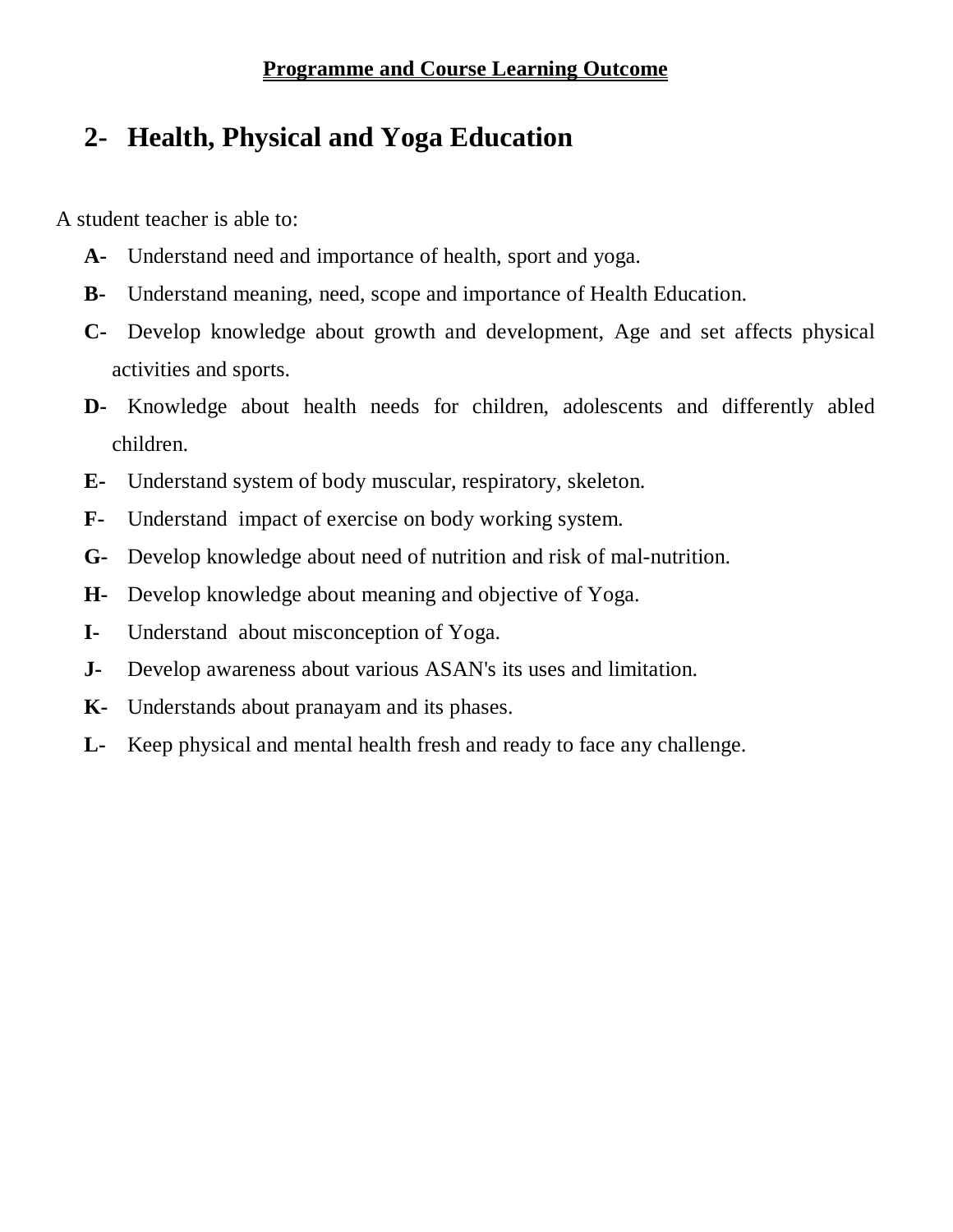# **3- Information And Communication Technology**

At the end of the course a pupil teacher is able to:-

- **A-** Understand the need, importance and concept of ICT.
- **B-** Understand the role of ICT in construction of knowledge.
- **C-** Acquire functional knowledge of computer.
- **D-** Acquire the knowledge about hardware and software.
- **E-** Understand about features of MS Word, Excel and Power Point.
- **F-** Acquire skills in accessing World Wide Web and Internet
- **G-** Develop knowledge to use technology for class-room teaching.
- **H-** Get employment anywhere.
- **I-** Meet gap between academics and industry.
- **J-** Develop creativity by preparing teaching material like slide.
- **K-** Acquire knowledge to prepare teaching plan.
- **L-** Develop knowledge of date management.
- **M-** Develop scientific temper and critical study amplitude.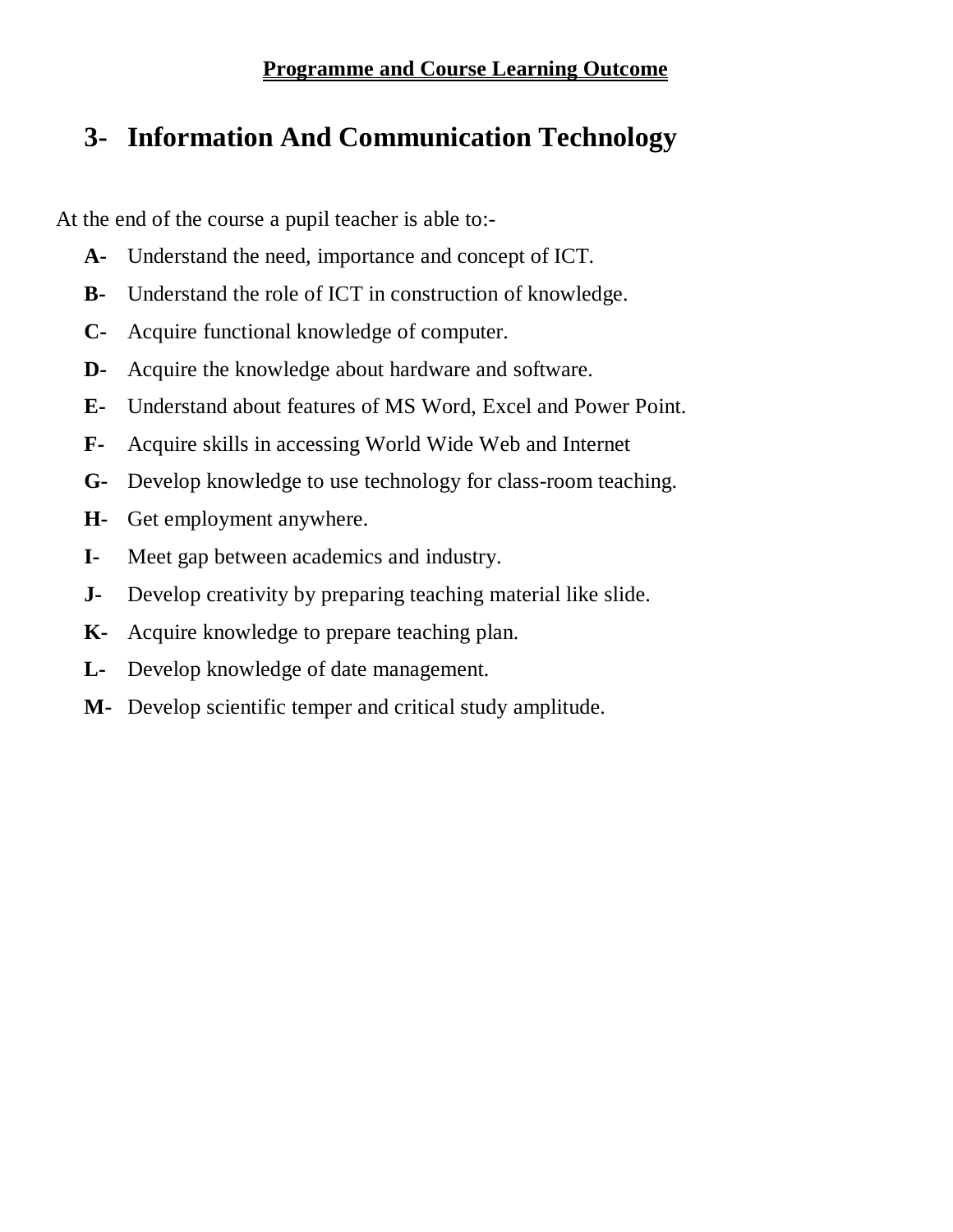# **a.)Observation(One Week Before Internship)**

A student-teacher acquires full knowledge about:

- Activities of School -teaching and Non-teaching (e.g. Librarian, Time Keeper etc.)
- Various functions of teachers in school.
- Various functions of Principal (Administrator) in the school.
- Bio-geo-socio-cultural Analysis of the school.
- Submission of a comprehensive report of the observation by the observer to the concerned subject teacher.

## **b.) Internship – 4 - week)**

- Attendance of Students (Maintaining Register).
- Leave Application.
- Preparation of different notices.
- Duty Register.
- Preparation of Teacher's Diary -Syllabus Division
- One criticism Plan Teaching in each teaching subject.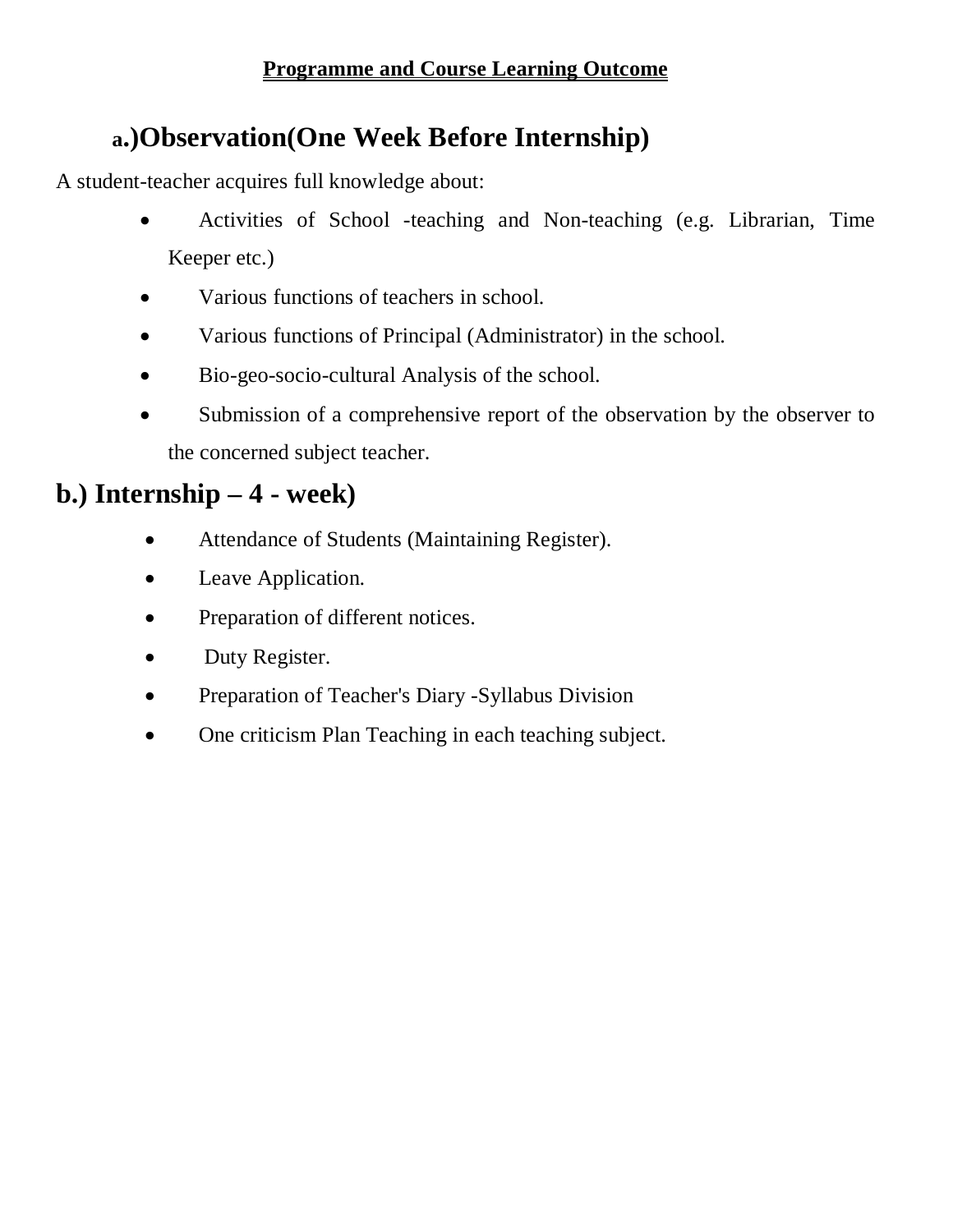## **B.ED Second Year**

- **1- At the end of the course, a student- teacher learn about Development of Education System in India and it Challenges:-**
- **A-** History of development of education during different period from Vedic to medical period.
- **B-** Reports and recommendations mentions during British period about changes in the education system.
- **C-** Contribution of various policies, commissions and committees during pre and post independence.
- **D-** Present scenario of education from primary to higher education, teacher education, technical education, vocational education and role of NCERT, NCTE, NAAC, DIET and SCERT.
- **E-** Challenges and remedial measures.
- **F-** Creativity and critical thinking through assignment and power point presentation.

### 2- **Curriculum Development And Assessment**

At the end of the course ,a pupil- teacher develops:

- **A-** Knowledge about concept, object and importance of curriculum core and hidden.
- **B-** Knowledge about process of curriculum design and development.
- **C-** Knowledge about components required for curriculum development.
- **D-** Acquaintance with the process of effective implementation of curriculum.
- **E-** Knowledge about various approaches and principles of curriculum development.
- **F-** Acquaintance with the process of evaluation and feedback curriculum.
- **G-** Knowledge about models and determinates of curriculum.
- **H-** Acquaintance with deficiency like absence of moral and value-education in curriculum.
- **I-** Analytical ability critical thinking and creativity through assignment power point presentation and project work.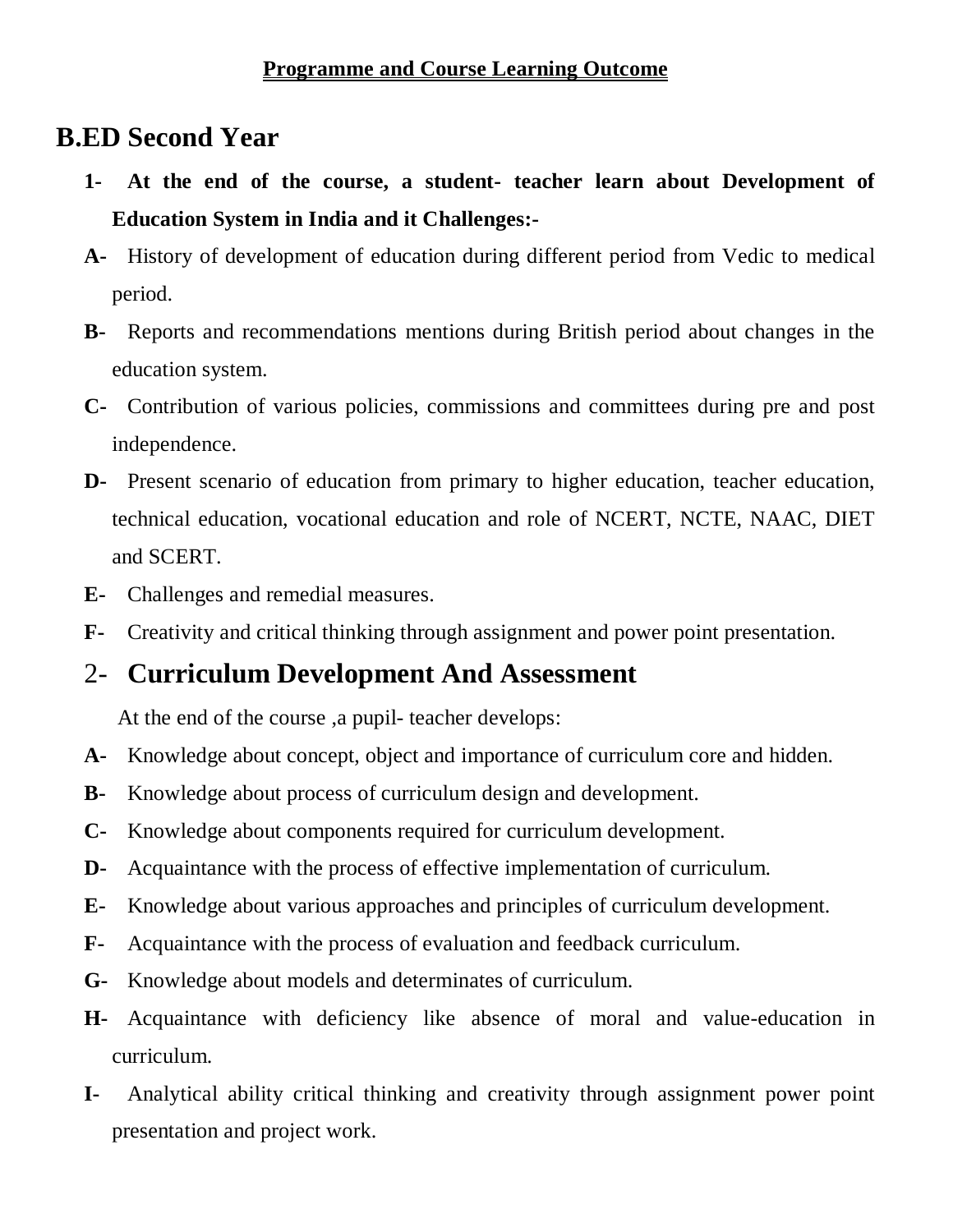**J-** Ability of education statistics.

# **3- Educational Leadership And Management**

Course learning outcome, enables the pupil teacher to develop the knowledge about:

- **A-** The concept of education Leadership and educational administration.
- **B-** Theories of leadership and its ethics and etiquette.
- **C-** Process of development of qualities of a good educational leader and management.
- **D-** Role of effective and clear communication and need of a team building.
- **E-** Management of conflict and concept of educational supervision.
- **F-** Skills required for effective instructional and institutional management.
- **G-** Management of physical resources, Human resource management, democratic and autocratic management.
- **H-** Roic of a Principal as a Head of institution.
- **I-** Vision and mission of the institution.
- **J-** The need and importance of a assignment project work and Power Point Presentation

# **A- Guidance And Counseling**

Through this subject, a pupil teacher acquires the knowledge about:

- **A-** Meaning, concept and need of guidance and counseling.
- **B-** Kinds of guidance and counseling.
- **C-** Organizing various activities and programs to give practical exposure .
- **D-** Psycho laboratory, survey and project work.
- **E-** Guidance and counseling agencies and personnel.
- **F-** Characteristics of good guidance and counseling.
- **G-** Critical study, analytical ability, human relationship, emotional feelings and social responsibility.
- **H-** Advantages of guidance and counseling for a change in attitude and amplitude.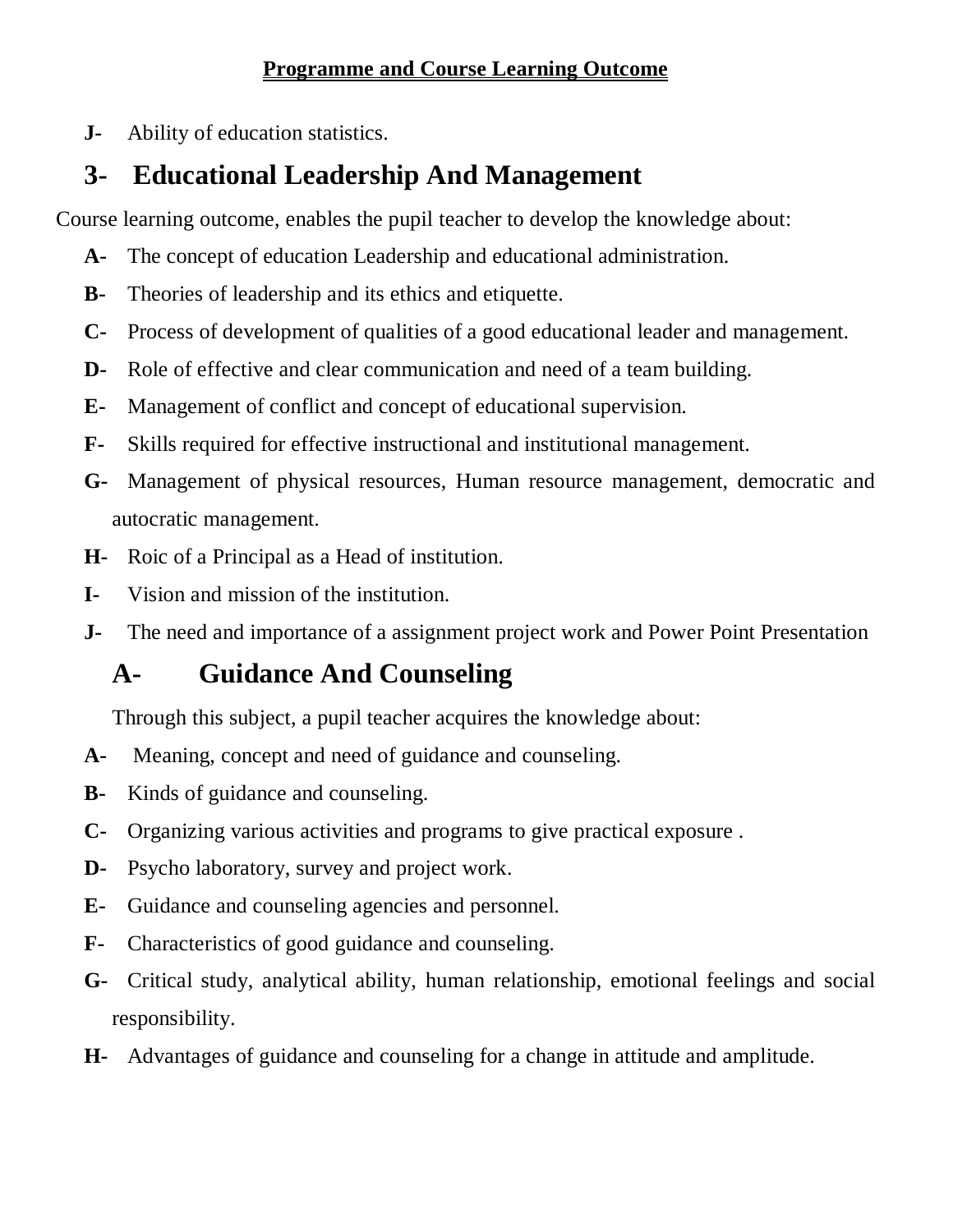# **B- Issues Related With Environment**

After completing this course a pupil teacher becomes competent to :

- **A-** Identify issues related with environment around him.
- **B-** Asses the relationship of environment at issues with human life.
- **C-** Make suitable arrangements solve environment issues.
- **D-** Take suitable steps to have healthy environment.
- **E-** Develop a report on any subject.
- **F-** Present critical views after analytical screening.
- **G-** Develop social sensitivities, moral, ethical and spiritual value.
- **H-** Strength intellectually and develop self-reliance and employ activity.
- **I-** Develop organizing capacity.

# **C- Issues in Education**

At the end of this course a student-teacher becomes competent to:

- **A-** Develop knowledge about problem related to gender, caste, religion and disability in the society.
- **B-** Understand nature of social inclusion, peace and value inclusion.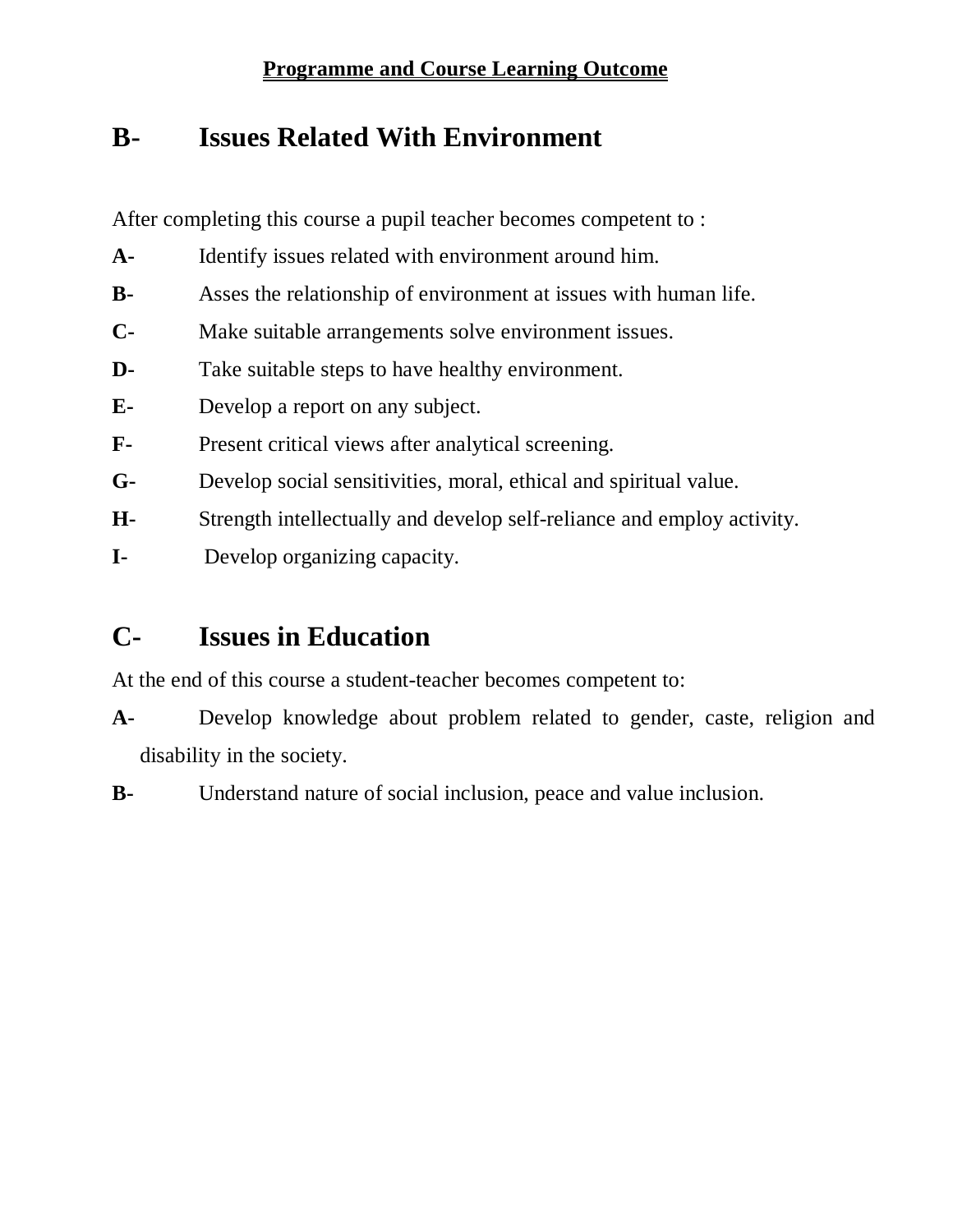# **B.A. PROGRAM LEARNING OUTCOME.**

## This program:

- **1-** prepares the students to contribute by effective writings in prose and poetry and thus making carrier in the field.
- **2-** develops communication skill.
- **3-** enables to compete any competitive examination through English language.
- **4-** develops social sensitiveness through social science.
- **5-** develops entrepreneurial skill in interior decoration and textiles through home science.
- **6-** encourages for the human values, family and social ethics provides knowledge about process of development of education, role and contribution of various thinkers and commissions.
- **7-** develops capacity to collect the data, compile, interpret and derive conclusion by developing research aptitude.
- **8-** prepares noble house ladies, good educationist, social and political leaders for the nation.
- **9-** enables to meet challenges of employment market.
- **10-** develops broad understanding to deal with complexities demonstrating analytical ability.
- **11-** enables to impress convincingly diverse audience with art of speaking effectively.
- **12-** develops attitude of tolerance, sympathy and national unity.
- **13-** enables to gain knowledge of e-technology due to perfect English knowledge.
- **14-** provides knowledge about self-study, use of IT and technical devices.
- **15-** provides knowledge about concepts of memory, intelligence, emotions and releyant factors of personality development.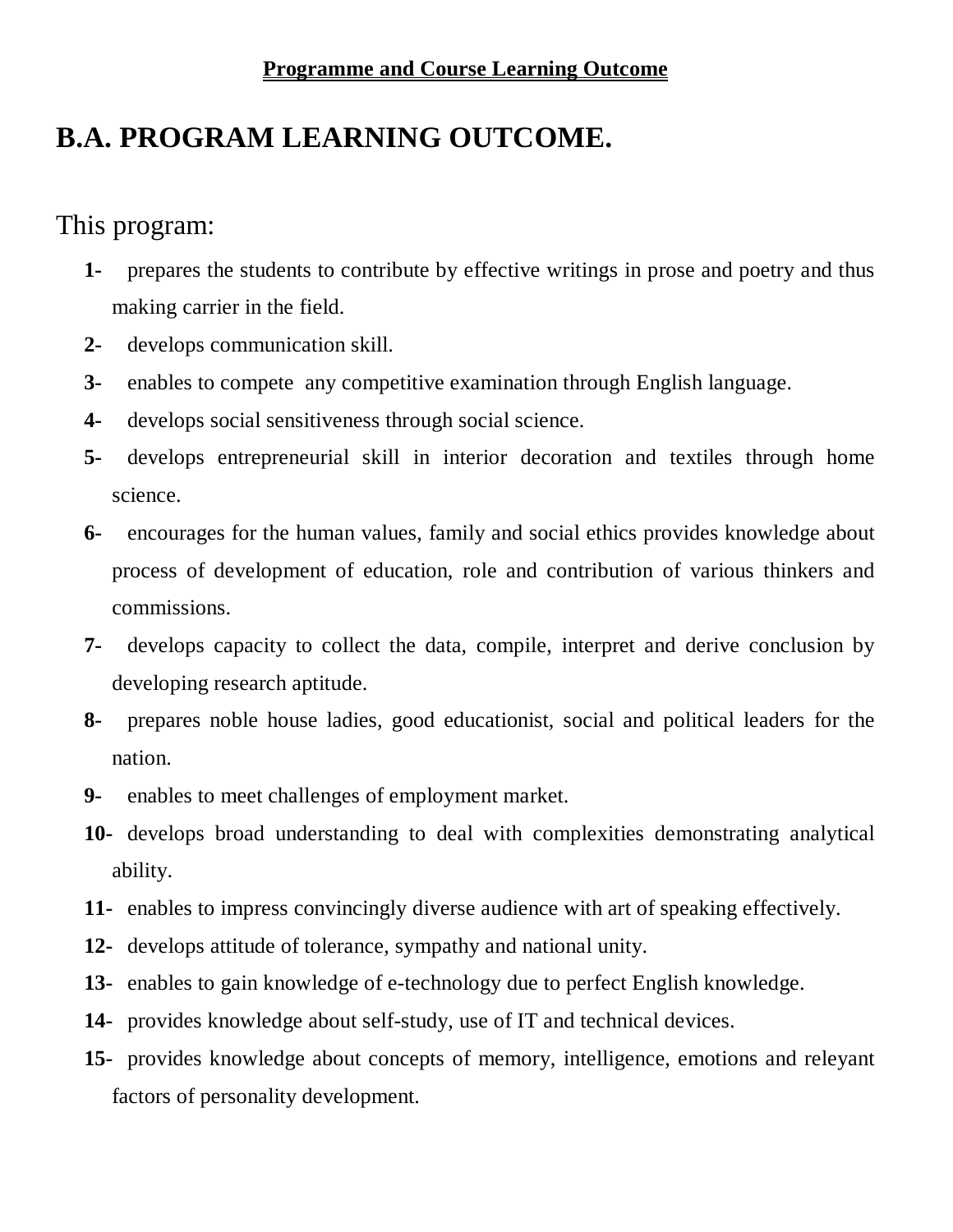# COURSE LEARNING OWTCOME

### 1- English Literature.

This subject Learning outcome :-

- **1-** would enable to gain knowledge about writers and poets of national and international level.
- **2-** develops creativity, emotions, ethical views and human values through reading of prose, poetry, drama and stories.
- **3-** develops knowledge about culture and traditions of different era in different places in literature field.
- **4-** enables to draw substance to analyze critically text with different angles.
- **5-** enables to understand whole world in the perspective of English literature.
- **6-** develops competency and present himself as a reputed writer, poet, narrator and a good research scholar useful to society and nation and develops as a life-long learner.
- **7-** develops to use the digital sources for presentation and critical study.
- **8-** develops career opportunities at global level.
- **9-** develops investigating and problem solving ability through analytical study of prose and poetry.
- **10-** develops the ability of writing Reading and speaking.
- **11-** develops social sensitivity and nationality, applying subject's skills.
- **12-** gives moral strength o face complexities quoting life of different writers and sets about different literacy structure at national and international level.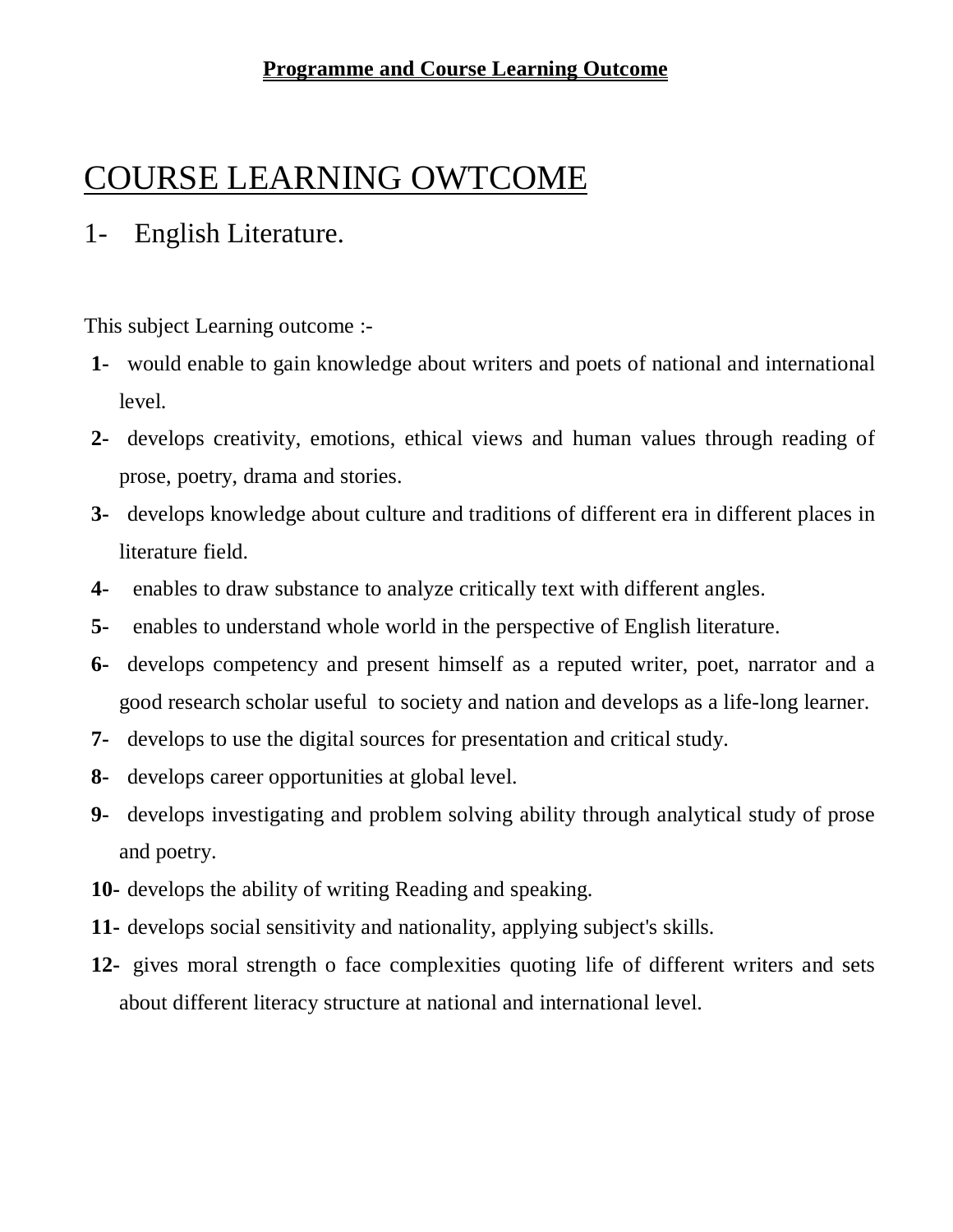## **2- English language.**

this subject at the end of the course :

- **1-** develops communication skill, writing skill , reading and speaking skill.
- **2-** enables to learn pronunciation , vocabulary, idiom and proverbs, strengthening knowledge of English.
- **3-** prepares sound foundation to win in any competitive examination.
- **4-** enables to get employment anywhere.
- **5-** provides opportunity to select medicine stream, engineering stream or ICT as per choice.
- **6-** meets the need of time.
- **7-** develops personality, self-confidence and self-dependency.
- **8-** brings sensitivity for family, society and nation.
- **9-** provides opportunity to become an effective writer , poet or narrator.
- **10-** enables to manage diversities on the pretext of drama and novel , formation of words, sentences and other grammatical part.
- **11-** enables to format questions and answers through interface-session, a classroom activity.
- **12-** enables to plan and write papers for seminar and research outcome.
- **13-** develops the ability to present as intuitive personality due to communication skill.
- **14-** develops ability to use digital resources for presentation in seminar and debates
- **15-** develops quality of leading in society due to convincing facts based presentation. 16> creates strength to reserve in memory thus develops as a life-long learner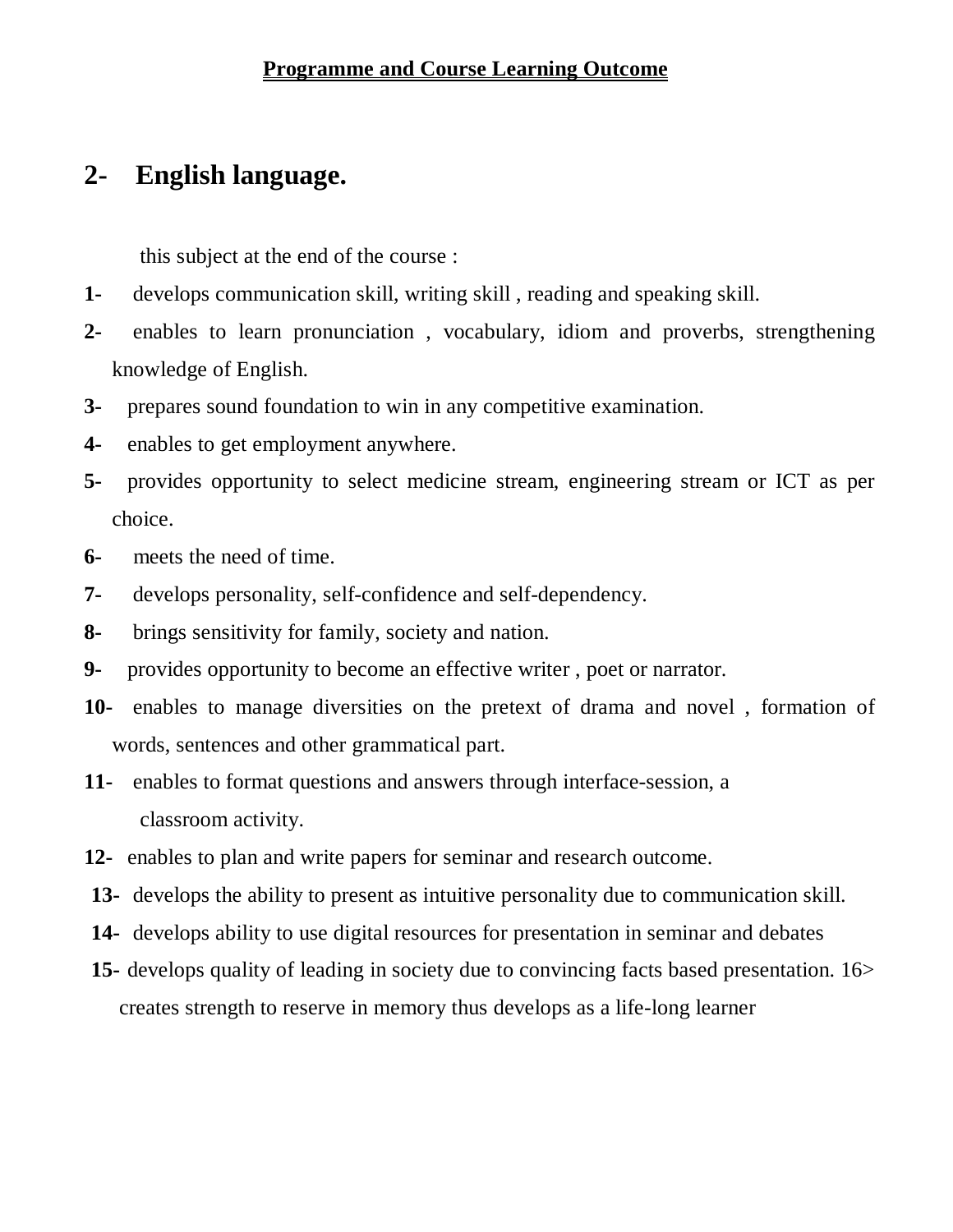## **3- Hindi-Literature.**

This subject at the end of the course :

- **1-** enables to understand the concept of literature and its purpose.
- **2-** provides knowledge about process of development of literature in different periods.
- **3-** develops knowledge about critical study of various writers and poets and their contribution in the field.
- **4-** develops knowledge about art of writing prose and poetry.
- **5-** develops ethical, human values, morality, spirituality.
- **6-** develops feelings of social and national integrity being popular language.
- **7-** develops research attitude , creativity and brings self-respect and self dependency.
- **8-** enables to utilize in daily life as an employment provider through reading of texts of prose , poetry and quotations.
- **9-** enables to understand obstacles of in its acceptability.
- **10-** prepares good narrators and anchors and translators.
- **11-** enables the students to formulate the question-answers and his exclusive views through classroom activities.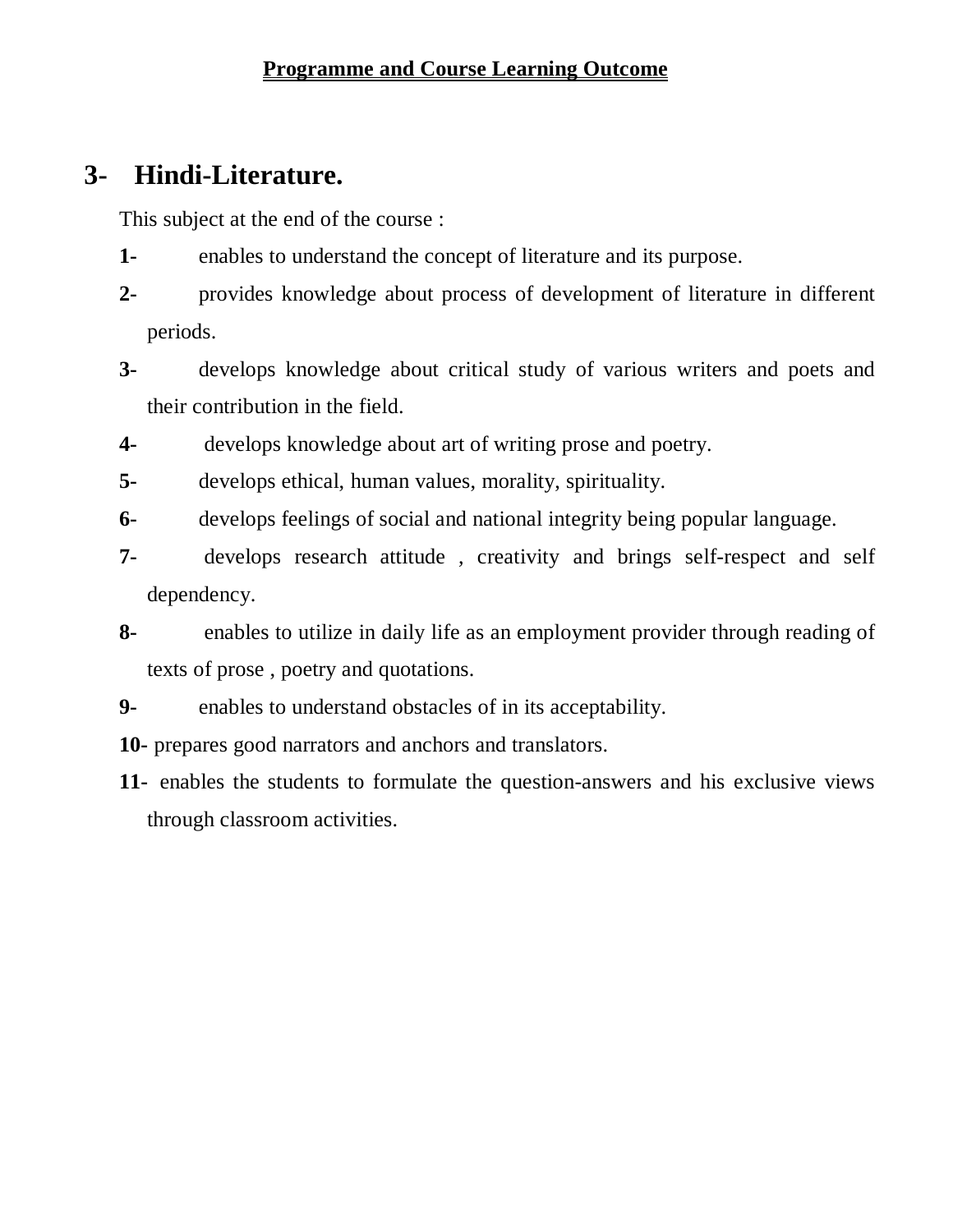# **4- Hindi Language.**

This subject at the end of the course :

- **1-** provides knowledge about words formation, sentence formation and parts of grammar.
- **2-** provides healthy communication skills.
- **3-** develops the art of writing and speaking poetry, drama and prose novel.
- **4-** enables to sensitize the society and nation on any matter through powerful presentation.
- **5-** enables to learn creativity and boldness through role play and frank presentation.
- **6-** develops moral, spiritual, Ethical and sense of brotherhood and national affection or expression.
- **7-** enables to know specific Hindi and non-Hindi areas.
- **8-** develops knowledge about all languages as per constitution of India.
- **9-** develops analytical and synthetic ability through social activities celebrating national/international days and participation of cultural activities.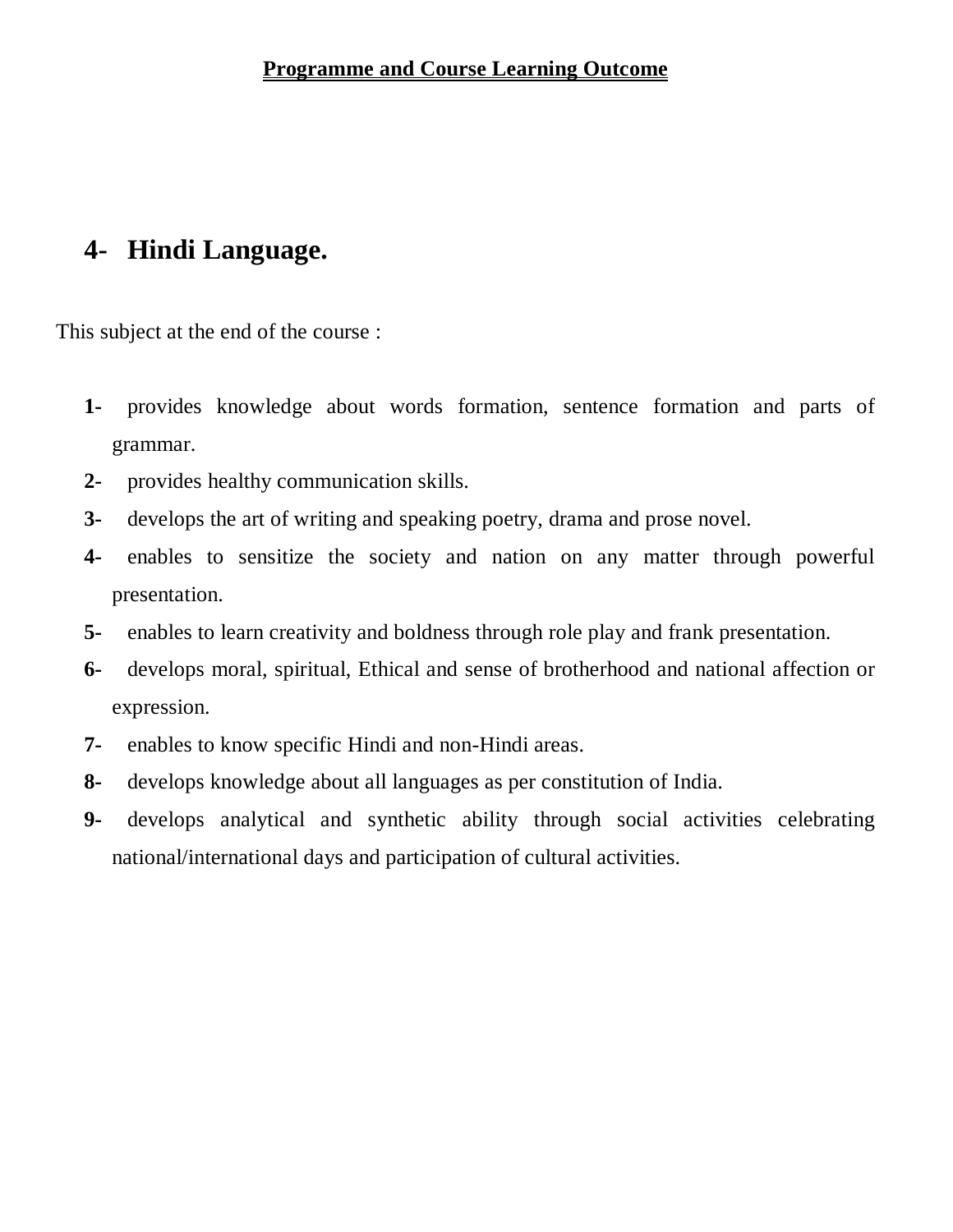# **5- SOCIOLOGY**

At the end of the course, a student :

- 1- Identifies critical social issues and problems that need reformation.
- 2- develops competency to identify emerging social issues and problems of contemporary India to understand and change as per need.
- 3- understand the concept of social changes and social control as a central concern.
- 4- understand some classical contribution in sociology and relevance thereof to its contemporary concern.
- 5- learn about study of research methods to know about social reality.
- 6- acquaint with various social thoughts and philosophies and their impact on formation of Indian society.
- 7- know about contribution made by some pioneers of Indian sociology.
- 8- develops creativity, analytical ability through survey and project work
- 9- gain ethical, social, moral sensitivities through interaction with society people.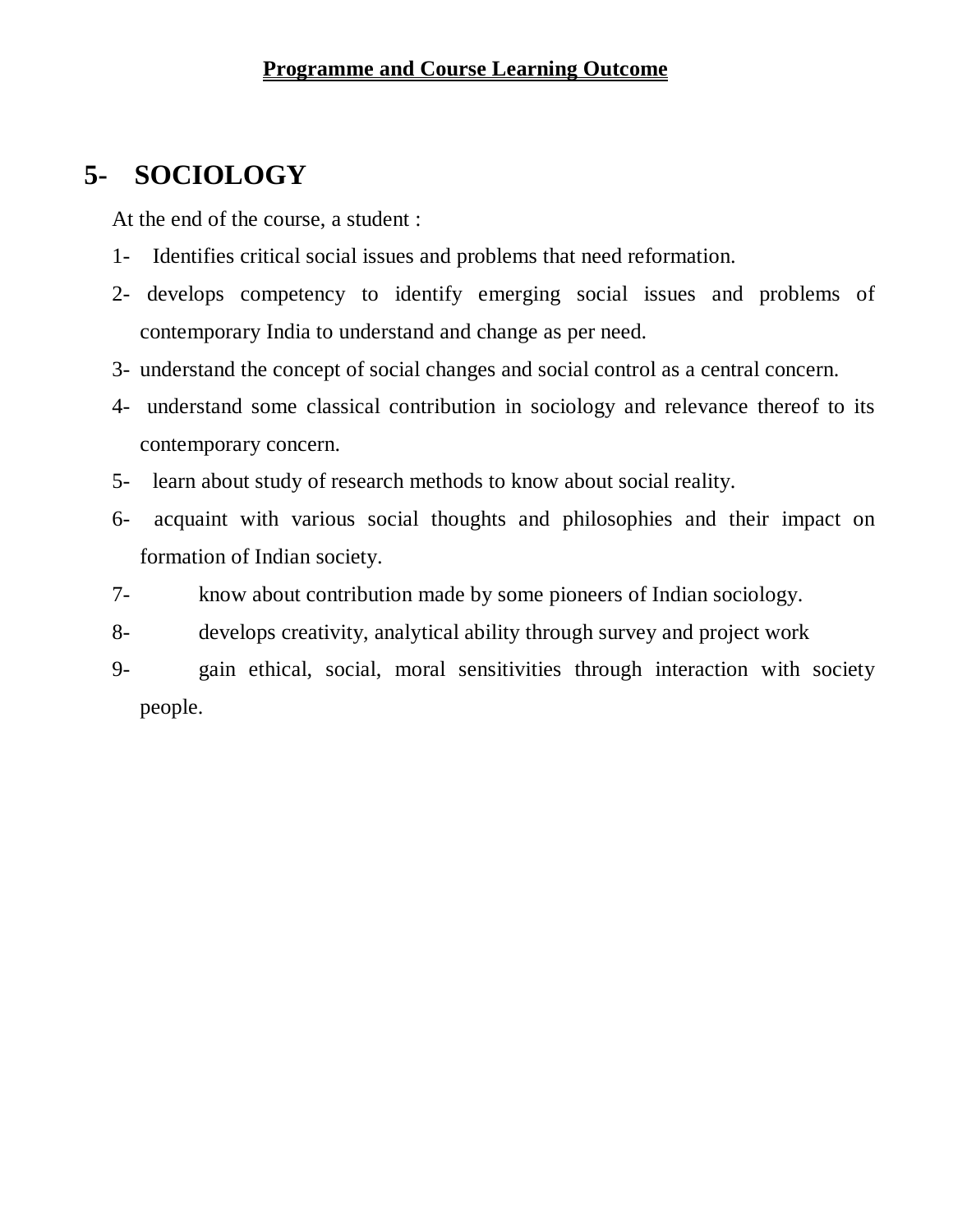## **6- Education.**

This course :

- **1-** develops understanding about aims , function and contribution of education.
- **2-** enables the students to know about historical development of education, various agencies, commissions and committee who contributed in the reformation of education.
- **3-** provides knowledge about important features of education during postages.
- **4-** develops knowledge about concept, contribution of psychology and various thinkers and schools of thoughts.
- **5-** enables to understand concept of intelligence, emotions, memory and factors relevant to personality development.
- **6-** provides knowledge about exceptional children.
- **7-** enables the students to know about self-study, role of technology in the field of education and about technical devices.
- **8-** provides knowledge about concept of evaluation, tools and techniques of education.
- **9-** enables the students to develop knowledge about concept of administration in education.
- **10-** enables to learn about technology and innovative practices in education.
- **11-** provides knowledge about concept and importance of educational administration.